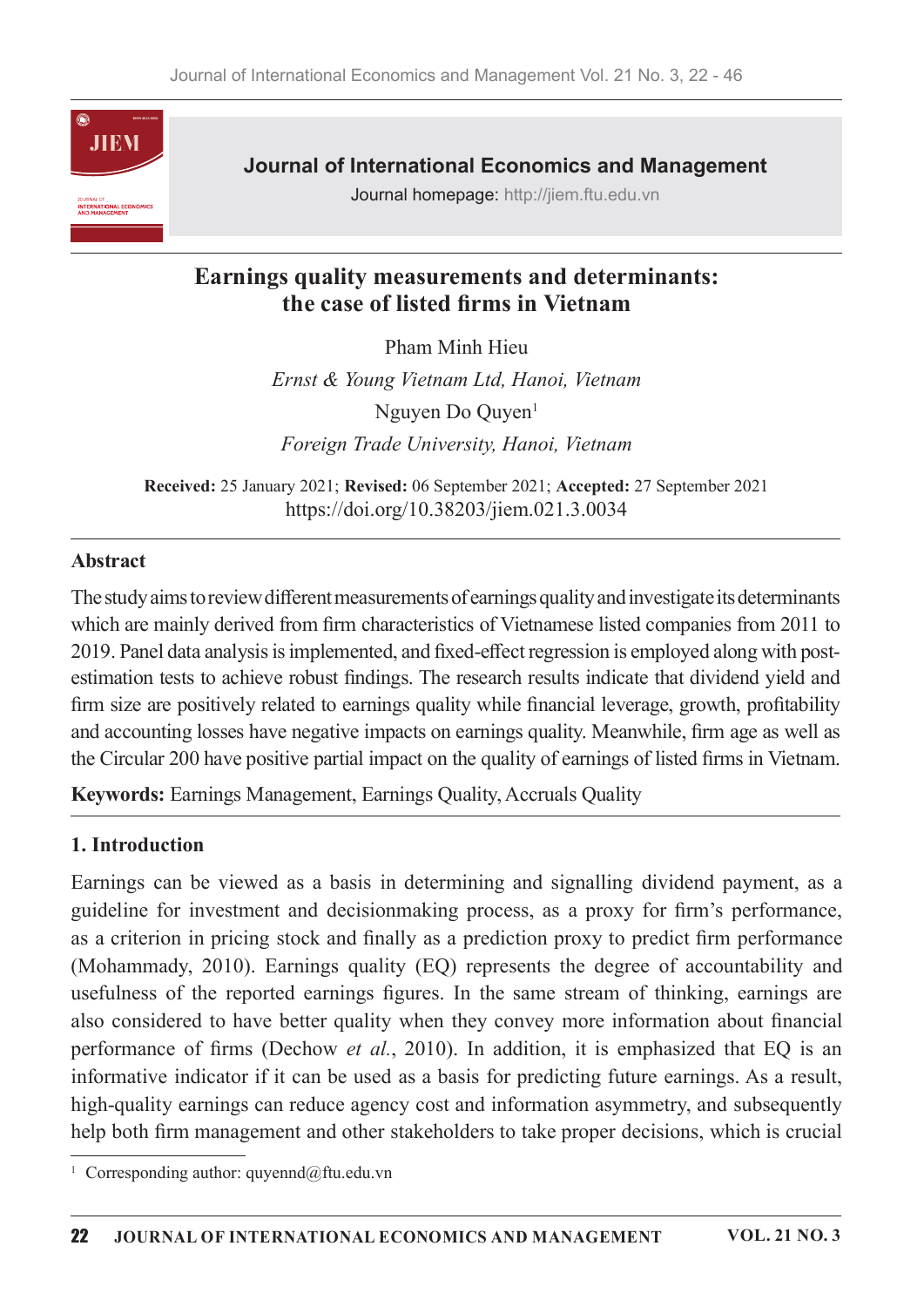for the well-functioning capital markets (Penman, 2003). EQ can be understood as the degree to which reported earnings in the income statement reflect the real situation of firms.

However, with the existence of material misstatements in the financial statements leading to colossal corporate collapse in recent years, there has been a great concern about the quality of reported earnings from listed companies in the stock market. This is justifiable by the fact that there is a significant difference between unaudited and audited financial statements or even material misstatements can not be detected by auditors. A typical example of the latter is the dissolution of Arthur Andersen, the famousaudit firms, in association with the collapse of Enron Corporation, an American energy company as a result of misrepresenting earnings to indicate favorable performance. Similarly, in Vietnam, a typical case can be related to Hoang Anh Gia Lai Joint Stock Company (HAG) with the sudden change from the profit after tax of 253 billion VND to the loss of 2,025 billion VND after being audited for the fical year 2019 (Ngoc and Thanh, 2020). Put differently, fraudulent financial reporting, earnings management (EM) practices or poor performance can have adverse impacts on the quality of earnings, which affect not only the investors' belief but also the going concern assumptions of the corporation in the future. As a result, EQ measurements and determinants have become the topics of interest to many researchers.

In Vietnam, most studies use accounting-based measures with a focus on accruals quality or detection of EM through changes in discretionary accruals (Dang, 2015; Nguyen and Le, 2016; Dao, 2017; Hoang and Dang, 2018). Most of these studies apply common models developed by Friedlan (1994), Dechow et al. (1995), and Kothari et al. (2005). These models stand for the first two approaches to measure accruals quality, and subsequently, the role of accruals in recognising timely gain and loss asymmetrically as proposed by Ball and Shivakumar (2006) have not been utilized. This study will focus on synthesizing the EQ measurements and examining its determinants in the context of Vietnamese listed firms. This research paper has conducted quantitative research methodology to examine the impacts financial leverage, growth, profitability, dividend yield, firm age and size on EQ. The sample includes 443 companies listed on the both Hanoi Stock Exchange (HNX) and Ho Chi Minh Stock Exchange (HOSE) from 2011 to 2019, resulting in 3,987 firm-year observations. Multiple regression analysis and fixed-effect (FE) regression are employed to examine the determinants of EQ along with post-estimation tests to achieve robust findings. Our research results indicate that dividend yield and firm size are positively related to EQ while financial leverage, growth, profitability and accounting losses have negative impacts on EQ. Meanwhile, our study has not found any statistically significant relationships between firm age as well as the Circular 200 and the quality of earnings in Vietnam.

The study is organized into five parts as follows. Part 2 provides a theoretical background and a literature review on earnings quality measurements and determinants. Part 3 presents the data collection and research methodology. Part 4 discusses research results and Part 5 concludes the paper.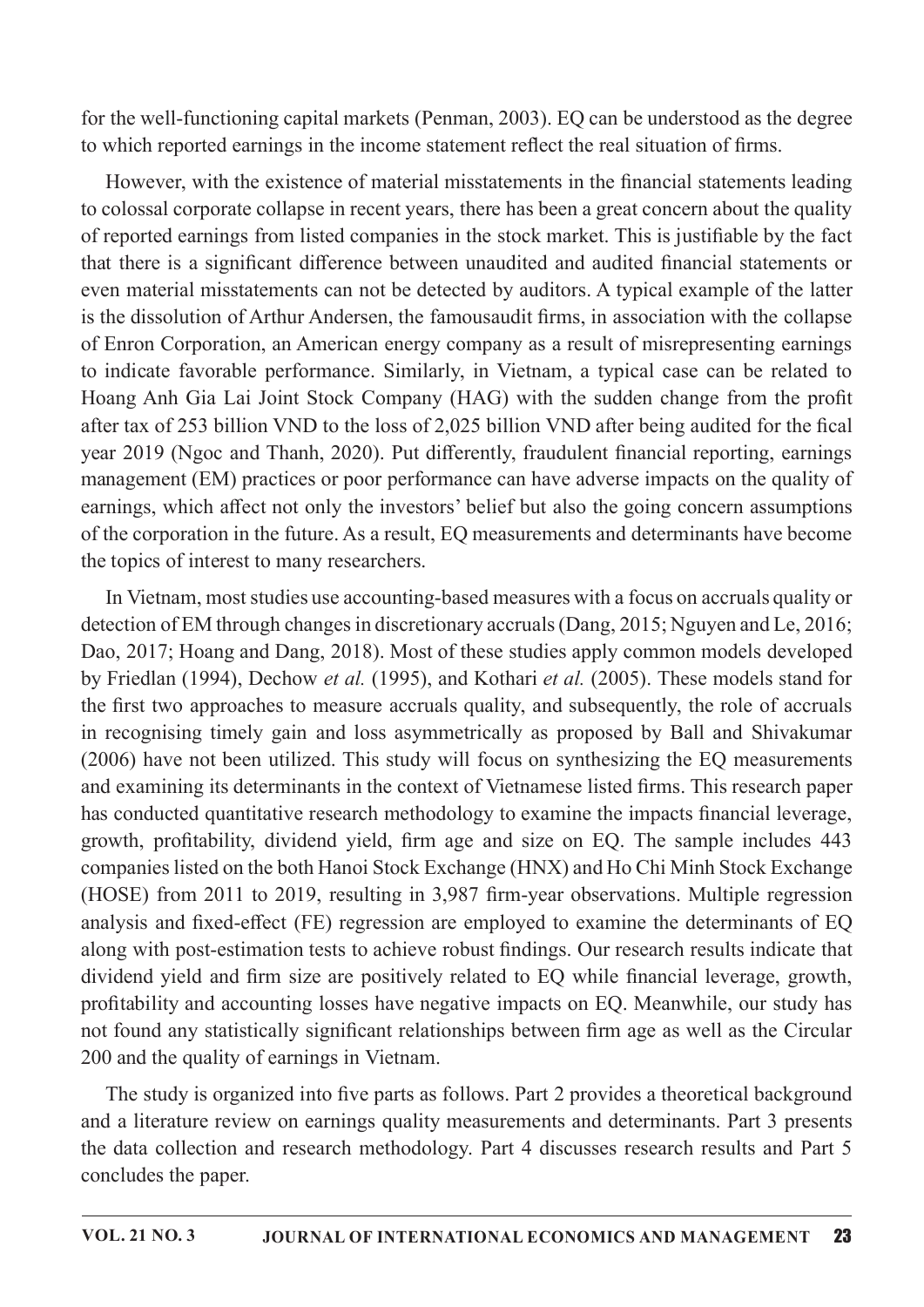### 2. Theoretical background on earnings quality measurements

## 2.1 Earnings quality

Dechow and Dichev (2002) considered that earnings can be viewed as a significant proxy that investors use to assess the future cash flows of firms. Lev (1989) defined EO as the predictability of financial variables. He explained that the higher quality of earnings requires predictable events, which are assumed to have potential influences on the future cash flow, need to be impounded in the company's current earnings and values. Teets (2002) considered EQ to see a company's economic performance through basic events reported in accordance with accounting standards and thereby providing information about quality of accounting information. Besides, EQ is defined as the extent to which profit is reported truthfully, and they proposed seven measures of profit quality: survival, predictability, variability, proportion of cash from operating activities, changes in accrual accruals and adjusted accruals (Schipper and Vincent, 2003). Moreover, EQ is considered as the most comprehensive measure of financial statements quality (Lev, 1989). EQ is also used in many empirical studies to examine the changes in profitability over time as well as to assess the impact of changes in accounting standards and regulatory environment, comparing financial statements across countries along with measuring market prices among businesses with different quality of reported earnings.

### 2.2 Earnings quality measurements

Francis et al., (2004) classified EQ measurements into two main groups: accounting-based measures (i.e. accruals quality, earnings persistence, earnings predictability and earnings smoothness) and market-based measures (i.e. value relevance, timeliness and conservatism). While the former tends to focus on using accounting numbers from financial statements to measure the reliability and predictability of earnings, the latter combines these figures with stock prices or returns to reflect the decision usefulness of accounting information.

### 2.2.1 Accounting-based measures

For accounting-based approach to measure EQ, these types of measurements are constructed by using two main components of earnings namely cash and accruals. While the cash component is realized, the accrual component is subject to a great uncertainty due to biases in management judgments and estimates (Francis et al., 2005).

### Accrual quality

In spite of such bias which can result in misrepresentation of economic phenomena, accrual component is still considered as a source of relevant information to investors. Therefore, in order to assess the reliability of EQ, several researchers use accruals in different ways. According to DeAngelo (1986), and Schipper and Vincent (2003), the changes in total accruals can represent the degree of EM, resulting in an inverse relationship between this figure and EQ (Equation 1). From the model developed by DeAngelo (1986), Friedlan (1994) added revenues into the model to control for changes in performance (Equation 2) as below:

$$
\Delta TAC = TAC_{it} - TAC_{it-1} \text{ and}
$$
 (1)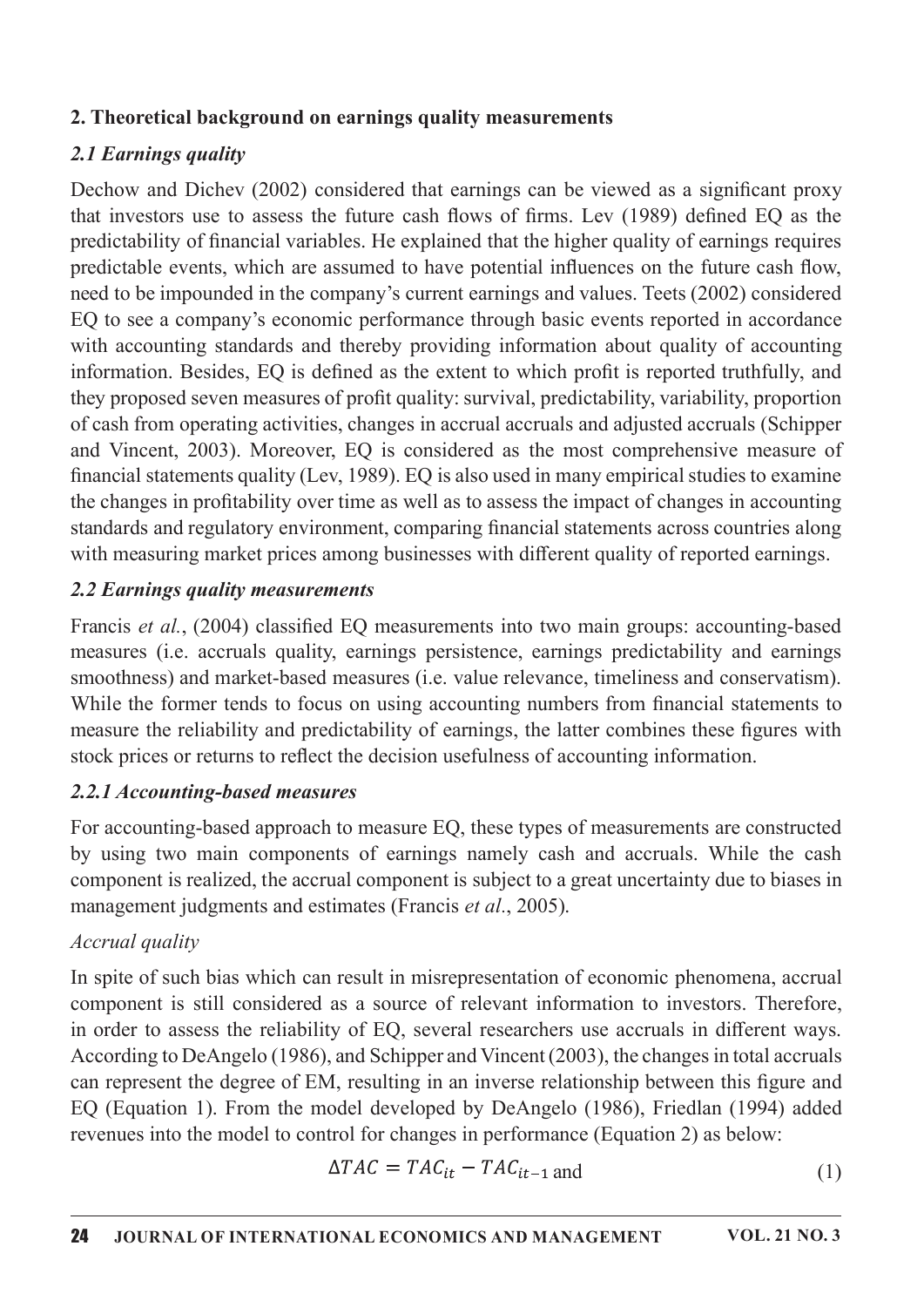$$
\Delta TAC = \frac{TAC_{it}}{REV_{it}} - \frac{TAC_{it-1}}{REV_{it-1}}
$$
\n(2)

where TAC<sub>it</sub> denotes total accruals of firm i at time t, equal to net income minus CFO; TAC<sub>it-1</sub> means total accruals of firm i at time (t-1);  $REV_{it}$  denotes revenues of firm i at time t.

Another approach used by Jones (1991), Dechow et al. (1995), and Kothari et al. (2005) in three respective equations  $(3)$ ,  $(4)$ ,  $(5)$  below is to identify the discretionary accruals resulting from intentional accounting treatments to manipulate earnings (also referred to as abnormal or unexpected accruals) as residuals from regressing total accruals on non-discretionary accruals derived from unmanaged economic transactions including changes in revenues, changes in accounts receivables and book value of property, plant and equipment. While the book value of PPE determines depreciation cost, the change in revenues implies changes in working capital. Assuming that changes in credit sales could also be the sources of EM, Jones model was modified by the adjustment in the changes in revenues (by Dechow *et al.*, 1995) subtracted the corresponding change in receivables from the changes in revenues). Moreover, Kothari et al. (2005) controlled for firm performance (ROA) in their model. Overall, the higher the discretionary accruals from each model, the lower the quality of earnings.

$$
\frac{TAC_{it}}{TA_{it-1}} = \beta_0 + \beta_1 \frac{\Delta REV_{it}}{TA_{it-1}} + \beta_2 \frac{PPE_{it}}{TA_{it-1}} + \varepsilon_{it},\tag{3}
$$

$$
\frac{TAC_{it}}{TA_{it-1}} = \beta_0 + \beta_1 \frac{\Delta REV_{it} - \Delta AR_{it}}{TA_{it-1}} + \beta_2 \frac{PPE_{it}}{TA_{it-1}} + \varepsilon_{it} \text{ and } (4)
$$

$$
\frac{TAC_{it}}{TA_{it-1}} = \beta_0 + \beta_1 \frac{\Delta REV_{it} - \Delta AR_{it}}{TA_{it-1}} + \beta_2 \frac{PPE_{it}}{TA_{it-1}} + \beta_3 ROA_{it-1} + \varepsilon_{it}
$$
(5)

where TAC<sub>it</sub> denotes total accruals of firm i at time t, equal to net income minus CFO; TA<sub>it</sub>  $<sub>1</sub>$  means total assets of firm i at time (t-1);  $\Delta$ REV<sub>it</sub> indicates changes in revenue from time</sub> (t-1) to time t;  $\Delta AR_{\mu}$  means changes in accounts receivables from time (t-1) to time t; PPE<sub>it</sub> represents book value of property, plant and equipment of firm i at time t;  $ROA_{n+1}$  denotes return on assets of firm i at time  $(t-1)$ .

Apart from the two above-mentioned approaches to measure EQ, given the relation between current accruals and cash flow, Dechow and Dichev (2002) measured EQ as the absolute value or the standard deviation of residuals from regressing changes in working capital<sup>2</sup> on the previous, current and future CFO, finding that the magnitude of this figure is inversely related to EQ as follows:

$$
\frac{\Delta WCA_{it}}{TA_{it-1}} = \beta_0 + \beta_1 \frac{CFO_{it-1}}{TA_{it-1}} + \beta_2 \frac{CFO_{it}}{TA_{it-1}} + \beta_3 \frac{CFO_{it+1}}{TA_{it-1}} + \varepsilon_{it}
$$
(6)

<sup>&</sup>lt;sup>2</sup> Changes in working capital ( $\triangle WCA$ ) = Changes in current assets ( $\triangle CA$ ) - Changes in cash and cash equivalents (ΔCASH) - Changes in current liabilities (ΔCL) + Changes in short-term loans (ΔSTLOAN)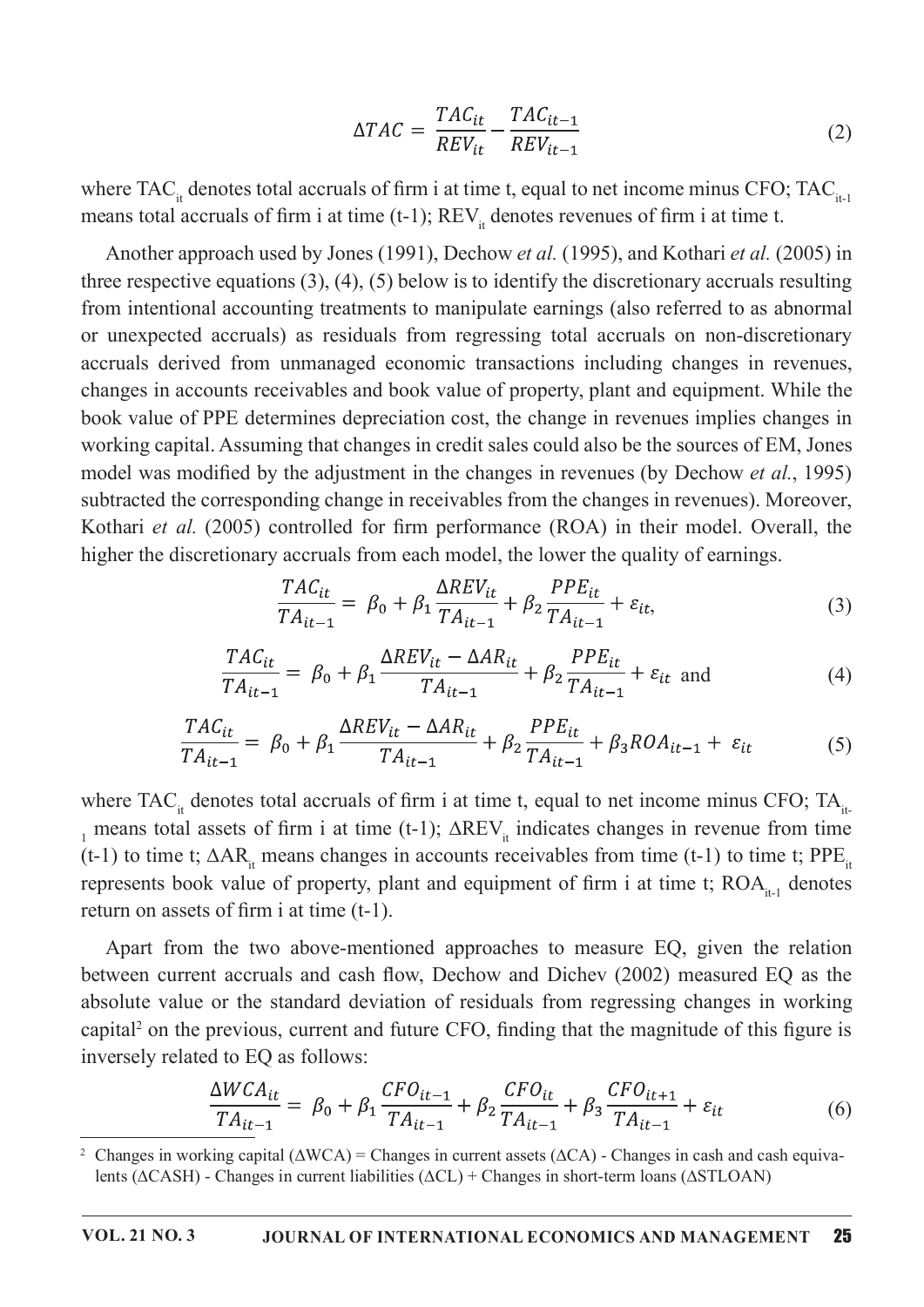where  $\triangle WCA_{\mu}$  indicates the changes in working capital of firm i from time (t-1) to time t; TA<sub>it</sub>  $_{1}$  means total assets of firm i at time (t-1); CFO<sub>it-1</sub> denotes cash flow from operating activities of firm i at time (t-1); CFO<sub>it</sub> means cash flow from operating activities of firm i at time t; CFO<sub>it+1</sub> denotes cash flow from operating activities of firm i at time (t+1).

Given the important role of accrual accounting in recognizing unrealized gain or loss, Ball and Shivakumar (2006) controlled for this conservatism in previous models. This model results in a significant improvement in specification and can be used to explain up to three times the amount of variation in accruals compared with the conventional linear specifications as Jones (1991). At the same time, Ball and Shivakumar (2006) argued that conventional linear accruals models that omit the role of accruals in asymmetrically timely loss recognition (conditional conservatism), result in a rather poor specification of the accounting accrual process. As a result, from modified Jones model, they have added CFO, DCFO and their interaction as follows:

$$
\frac{TAC_{it}}{TA_{it-1}} = \beta_0 + \beta_1 \frac{\Delta REV_{it} - \Delta AR_{it}}{TA_{it-1}} + \beta_2 \frac{PPE_{it}}{TA_{it-1}} + \beta_3 \frac{CFO_{it}}{TA_{it-1}} + \beta_4 DCFO + \beta_5 \frac{DCFO * CFO_{it}}{TA_{it-1}} + \varepsilon_{it}
$$
\n(7)

where TAC<sub>it</sub> denotes total accruals of firm i at time t, equal to net income minus CFO; TA<sub>it-1</sub> represents total assets of firm i at time (t-1);  $\Delta$ REV<sub>it</sub> indicates the changes in revenue of firm i from time (t-1) to time t;  $\Delta AR_{\mu}$  denotes the changes in accounts receivables of firm i from time  $(t-1)$  to time t; PPE it means book value of property, plant and equipment of firm i at time t; CFO it denotes cash flow from operating activities of firm i at time t; DCFO denotes dummy variable equal to 1 when CFO it is negative, and 0 otherwise.

#### Time-series properties

In addition to evaluate the accrual quality, some researchers assess EQ through its timeseries properties. Accordingly, earnings are considered to be of higher quality when earnings performance persists into the next period (earnings persistence) (Penman and Zhang, 2002; Schipper and Vincent, 2003), or when decision-makers can use the past earnings to make future predictions (earnings predictability) (Lipe 1990; Barth *et al.*, 2001; Cohen, 2003; Barua, 2006). From the same Equation 8 below with previous and current earnings before extraordinary, while earnings persistence is measured as a regression coefficient, earnings predictability is expressed through the standard deviation of residuals from regression model:

$$
\frac{EARN_{it}}{TA_{it-1}} = \beta_0 + \beta_1 \frac{EARN_{it-1}}{TA_{it-1}} + \varepsilon_{it}
$$
\n
$$
(8)
$$

where EARN<sub>it</sub> indicates earnings before extraordinary items of firm i at time t; EARN<sub>it-1</sub> denotes earnings before extraordinary items of firm i at time (t-1);  $TA<sub>it-1</sub>$  means total assets of firm i at time  $(t-1)$ .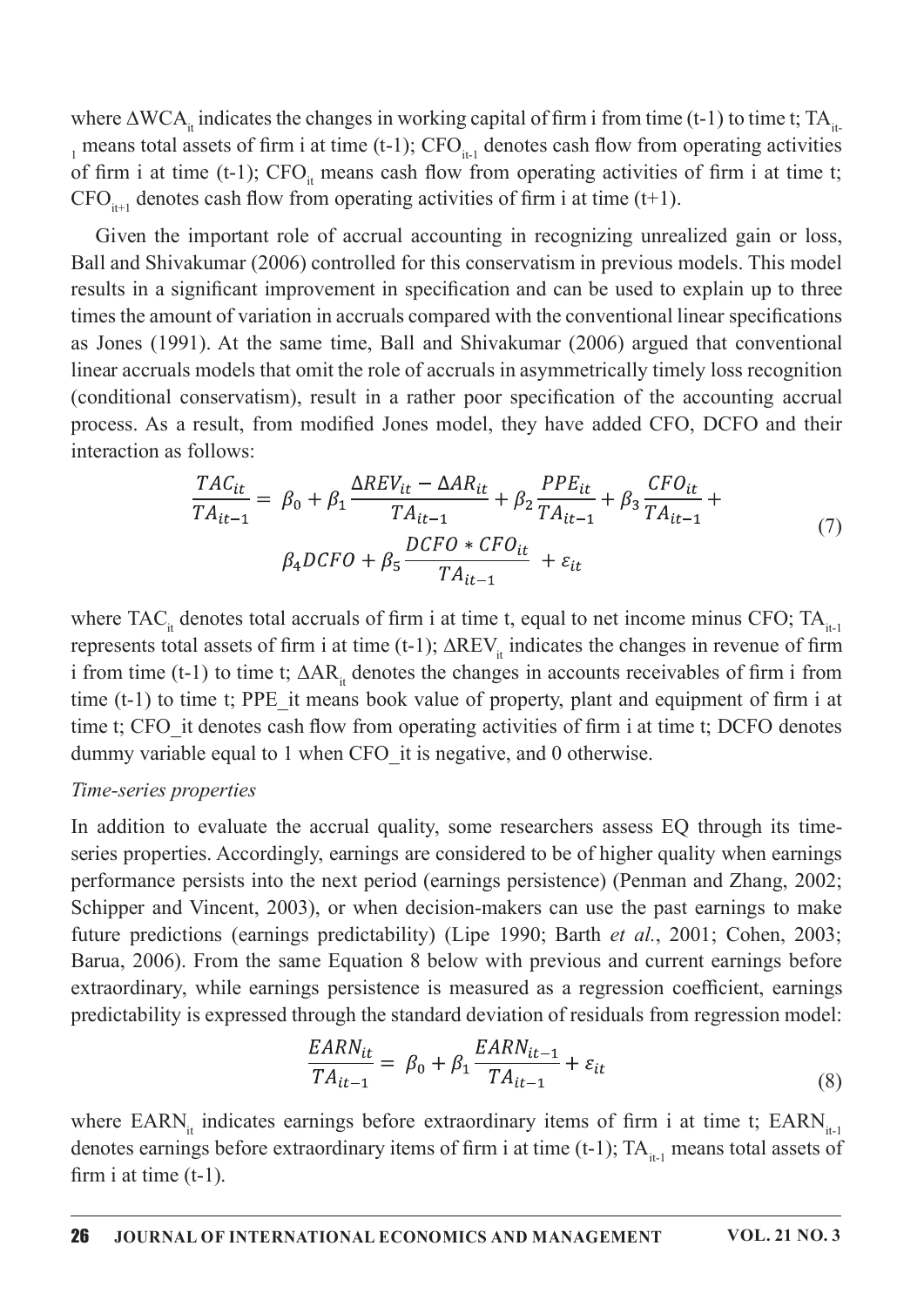Last but not least, earnings smoothness is measured as income variability divided by cash flow variability (Leuz et al., 2003). This measurement implies how much earnings will fluctuate from one unit of cash flow variability. As a result, this attribute is also referred as a special case of EM, which means that the artificial smoothness is created by earnings management instead of earningspersistence. Overall, the lower the ratio, the higher the possibilities of EM along with the lower EQ:

$$
Earnings\ smoothness = \frac{\sigma_{\left(\frac{EARN_{it}}{TA_{it-1}}\right)}}{\sigma_{\left(\frac{CFO_{it}}{TA_{it-1}}\right)}}\tag{9}
$$

where  $\sigma_{\text{EARN}_{it}}$  is the standard deviation of the ratio of earnings before extraordinary items at  $\sqrt{T A_{it-1}}$ time t to total assets at time (t-1);  $\sigma_{\left(\frac{EARN_{it}}{TA_{it-1}}\right)}$  denotes the standard deviation of the ratio of cash flow from operating activities at time t to total assets at time  $(t-1)$ .

#### 2.2.2 Market-based measures

The other group is market-based measures including value relevance, timeliness and conservatism of earnings.

#### Value relevance

Value relevance, referred to as the ability of earnings, is used to explain the changes in stock prices or returns and the greater explanatory power is associated with high EQ (Collins et al., 1997; Dumontier and Labelle, 1998; Cheng et al., 2005). Accordingly, Edward Bell Ohlson (EBO) models have been employed to measure this property of EQ. In this model, stock price is regressed on book value per share, earnings per share or the change in earnings per share (used in modified EBO model), creating price relevance model (Equation 10). Instead of using the stock price, some researchers have used stock return to create return relevance model (Equation 11). Accordingly, EQ is determined based on the coefficient R2 from these equations:

$$
P_{it} = \beta_0 + \beta_1 B VPS_{it} + \beta_2 EPS_{it} + \beta_3 \Delta EPS_{it} + \varepsilon_{it}
$$
 (10)

$$
RET_{it} = \beta_0 + \beta_1 BVPS_{it} + \beta_2 EPS_{it} + \beta_3 \Delta EPS_{it} + \varepsilon_{it}
$$
 (11)

where  $P_{it}$  represents closing stock price of firm i at time t;  $RET_{it}$  indicates stock return of firm i at time t; BVPS<sub>it</sub> denotes book value per share of firm i at time (t-1);  $EPS_i$  means earnings per share of firm i at time (t-1);  $\triangle EPS$ , denotes the changes in earnings per share from time  $(t-1)$  to time t.

#### Timeliness and conservatism

Timeliness and conservatism describe the situation in which accounting earnings is used as proxies for economic income when exposed to bad or good news in a timely manner. Specifically, Ball et al., (2000) define conservatism as a differential ability of accounting earnings to depict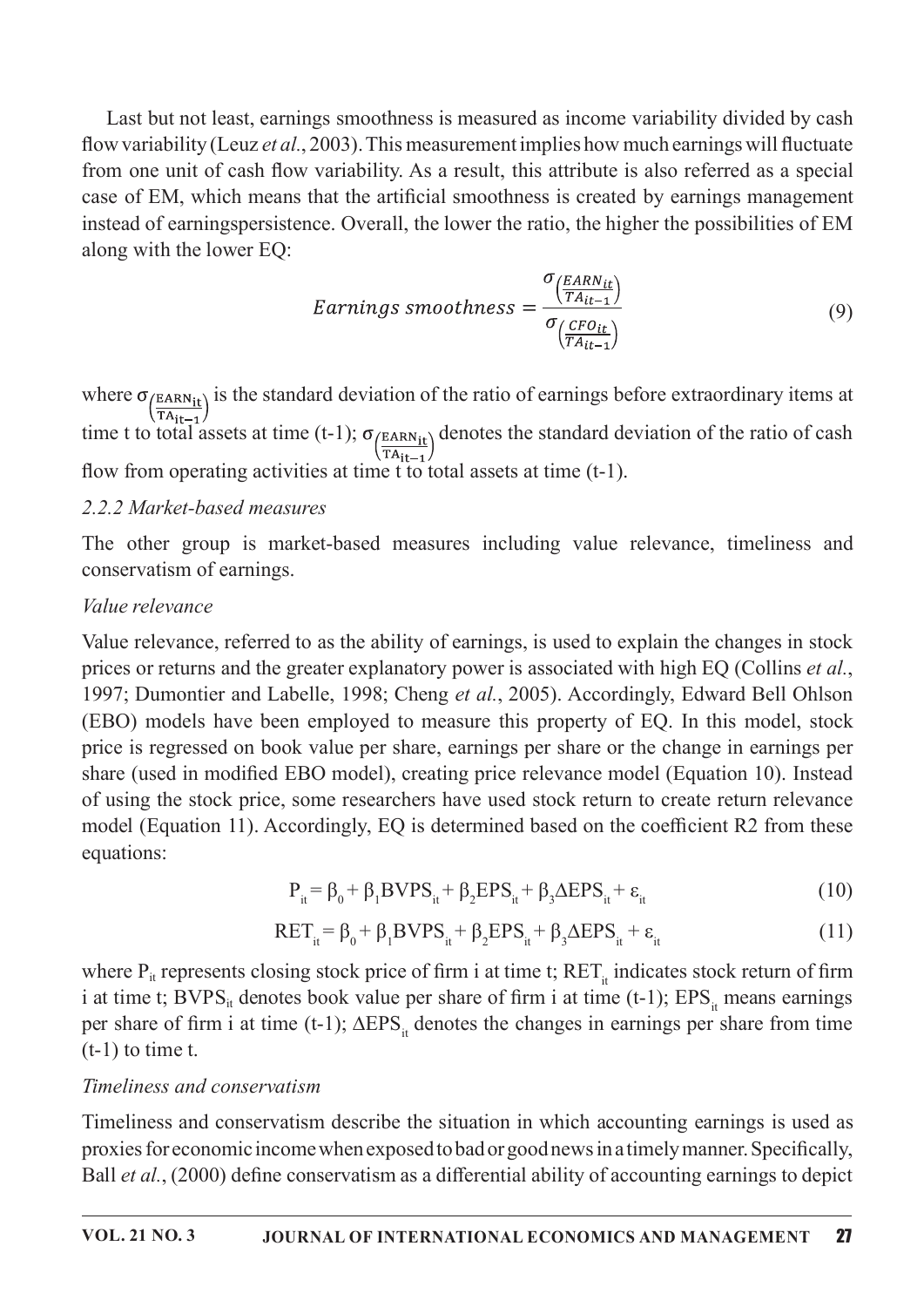economic losses against economic gains. In other words, a timely recognition of losses is often refered to as a "conservative" accounting system (Basu, 1997; Pope and Walker, 1999). It is also pointed out that conditional conservatism is more likely to timely recognise bad news than good news in earnings, hence decreasing EM practices and increasing EQ (Basu, 1997; Mora and Walker, 2015). As can be seen from Basu's regression function in Equation 10 below, this approach is similar with that of Ball and Shivakumar (2006) when considering conditional conservatism in accounting despite the differences in choosing variables to reflect good or bad information. Specifically, instead of considering negative CFO as an indicator of bad information, Basu (1997) employed negative stock return. Accordingly, the Basu's regression function is as follows:

$$
X_{it} = \beta_0 + \beta_1 N + \beta_2 RET_{it} + \beta_3 N^*RET_{it} + \varepsilon_{it}
$$
 (12)

where  $X_{it}$  denotes earnings per share of firm i at time t, divided by stock price at the beginning of the period; RET<sub>it</sub> represents stock return of firm i at time t; N denotes dummy variable equal to 1 in case of bad information ( $RET_{it} < 0$ ), and 0 otherwise.

EQ measurement based on accrual quality aspect is considered as an appropriate approach. Total accruals (TAC), which reflects EQ, is employed by most models. On the one hand, DeAngelo (1986) and Friedlan (1994) only consider the changes in TAC and do not run any kinds of regression. As a result, such models are less powerful in measuring EQ as they do not take into account the impact of the firms' operations and characteristics, which can have impacts on EM behaviors and EQ. On the other hand, most models perform regressions with Pooled OLS model in which TAC is regressed on different factors such as revenues, book value of PPE, accounts receivables and CFO to identify the discretionary accruals. However, each model still has limitations which can lead to a low explanatory power. Specifically, Jones (1991), Dechow et al. (1995), and Kothari et al. (2005) did not considered CFO and conservatism of EQ, Dechow and Dichev (2002) only considered CFO and used working capital accruals (WCA) (short-term accruals) instead of total accruals (TAC) as previous studies. Accordingly, while the former ignored the role of accrual in timely gain or loss recognition, the latter is viewed to be only appropriate with firms having short operating cycle. Ball and Shivakumar (2006) controlled for the conservatism of EQ in modified Jones model developed by Dechow et al. (1995). This model offers an enhancement in specification improvement as it can explain up to three times the amount of changes in accrual compared to other previous studies.

#### 2.3 Determinants of earnings quality

#### 2.3.1 Leverage

Leverage, measured as total liabilities over total assets, represents a trade-off consideration between the benefits of tax shield and the costs of financial distress or even bankruptcy. Leverage reflects the firm's potential risk and the impact on the accrual accounting quality as well as the financial statements. Many previous studies have found the link between financial leverage and the quality of reported earnings (Dechow et al., 2010; DeFond and Jiambalvo,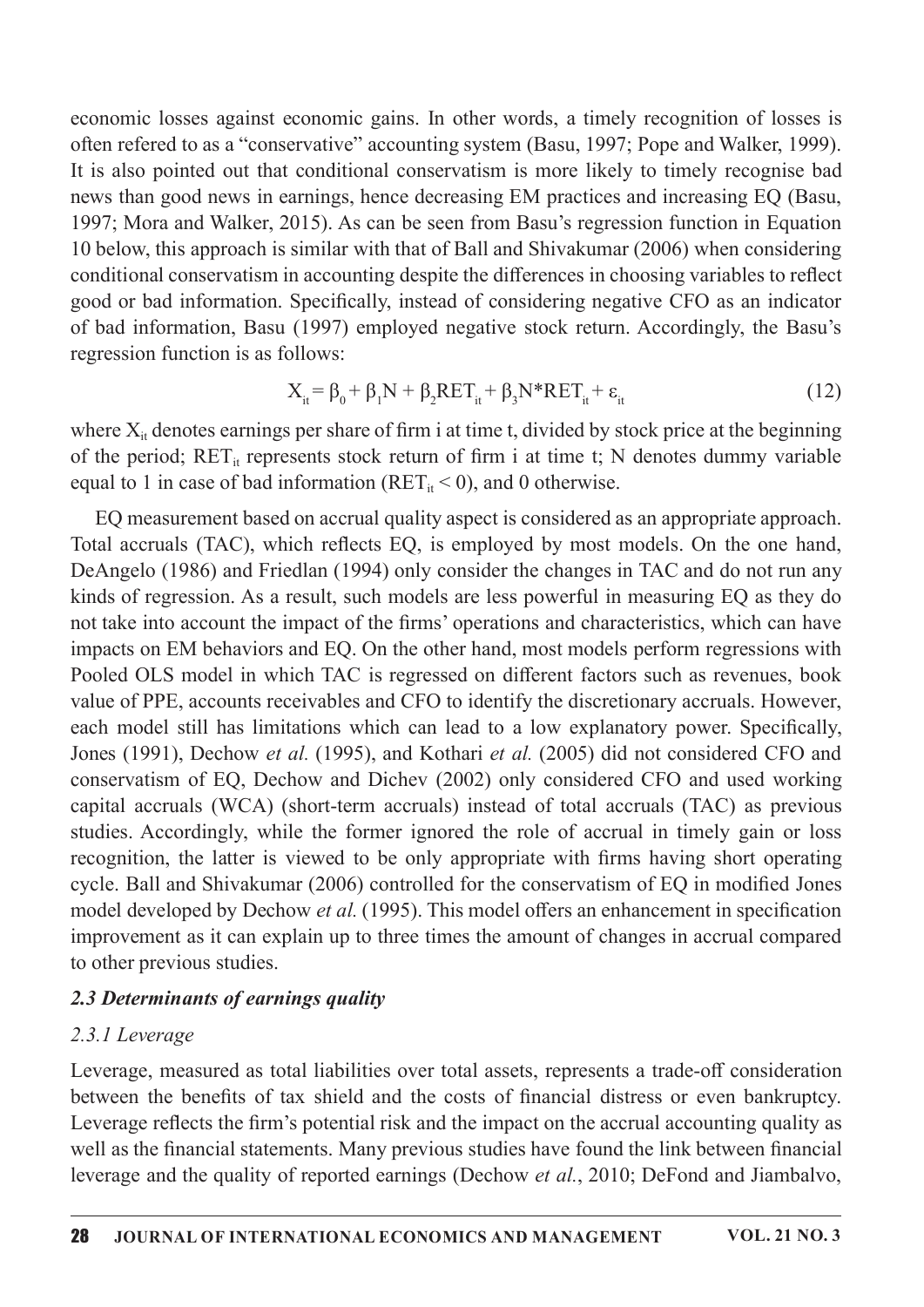1994; Gopalan and Jayaraman, 2012). Specifically, the studies indicated that the higher leverage the firm is using, the closer it is getting to the credit limit, and thus the managerst will have incentives to manipulate earnings. By doing this, they can satisfy the debt covenants in existing credit granting contracts and it is possible to raise new debt with more favorable terms (Dechow et al., 2010) or avoid the breach of loan contracts (DeFond and Jiambalvo, 1994). As a result, EQ might be reduced. This inverse relationship was also found in studies by Gopalan and Jayaraman (2012), Kamau and Waweru (2013), Hassan and Bello (2013), and Liu et al. (2017). In contrast, Barton and Waymire (2004) provide evidence that the EQ is positively correlated with leverage. Parte-Esteban and Garcia (2014), and Vasilescu and Millo  $(2016)$  indicated that this relationship has no statistical significance.

In Vietnam, the credit institutions have played an important role in the financial market. Debt often accounts for a high proportion of the capital structure in many firms, and thus this factor also has impacts on earnings as well as EQ. Recent studies by Bui and Ngo (2017), and Hoang and Dang (2018) showed a negative impact of financial leverage on the quality of corporate earnings. Therefore, the hypothesis is developed as follows:

 $H1$ : There exists a negative relationship between financial leverage and earnings quality of listed firms in Vietnam.

### $2.3.2$  Growth

Growth is measured as the difference between revenue of firm i at time t and t-1 over revenue of firm i at time t-1  $[(REV_{it} - REV_{it-})/REV_{it-}]$ . When considering sales growth or growth in total net operating assets as an indicator of the firm growth rate, Nissim and Penman (2001), and Ghosh et al. (2005) showe that companies with higher growth rate have lower EQ. This adverse impact of growth on EQ is also supported by the research of Dechow et al. (2010), Gopalan and Jayaraman (2012). However, Lee et al. (2006), Vasilescu and Millo (2016), and Liu et al.  $(2017)$  found insignificant result for this relationship. Given Vietnamese companies are in the early stages of their life cycle, the growth is increasing significantly. Specifically, descriptive statistics in this study show that companies in Vietnam have an average growth rate of 13.9% while research by Liu *et al.* (2017) showed that this figure for US market is only 6.7%.

In Vietnam, Hoang (2016), Nguyen and Nguyen (2019) found that growth has an impact on the company's EQ, however, the their findings shows different directions of correlation signs. Thus, the following hypothesis is proposed:

H2: There is a relationship between growth and earnings quality of listed firms in Vietnam.

# 2.3.3 Profitability

As indicated in previous studies, the firm profitability is a significant factor influencing financial reporting and EQ (Lang and Lundholm, 1993; Hamidzadeh and Zeinali, 2015). On the one hand, firms with higher positive profits tend to provide better quality of reported figures (Lin and Wu, 2014). On the other hand, high profitability can enhance the firm's financial position from the perspective of investors and other stakeholders, and thus encouraging firms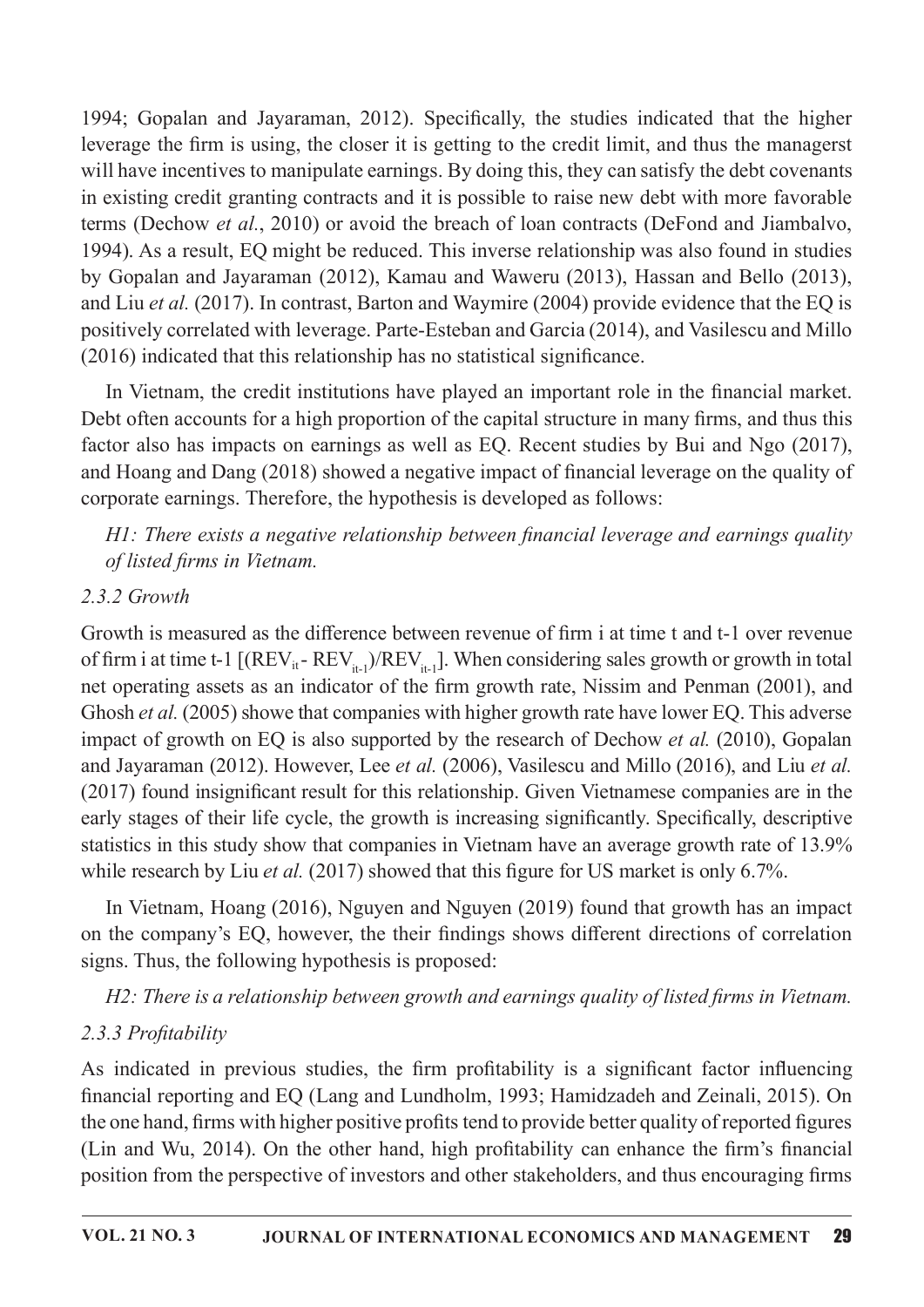to provide income statements with outstanding numbers which can be derived from fraudulent financial reporting or EM behaviors. Meanwhile, Francis et al. (1996), and Liu et al. (2017) did not find any evidence regarding this relationship.

In Vietnam, previous studies have found empirical evidence on the impact of profitability on EQ. According to Bui and Ngo (2017), firms with outstanding performance and high profitability will have high-quality earnings while Duong (2013), Hoang and Dang (2018) found a negative relationship between profitability and EQ. We measure profitability as EBIT/ Total assets. The hypothesis is suggested as follows:

H3: There exists arelationship between earnings quality and profitability of listed firms in Vietnam.

### 2.3.4 Accounting losses

In addition to the force majeure cases in which firms are negatively affected by outside factors such as unexpectedly high lending interest rate in 2011, US-China trade war in the 2018, or COVID-19 pandemic recently, firms may have subjective reasons to adjust negative profit. Specifically, motivated by tax evasion, managers tend to change the accounting policies to increase costs, reduce revenue in the period, which lead to a negative profit and a lower EQ. This argument is also supported by Doyle *et al.* (2007) and Ran *et al.* (2015) in which they indicated that poor performance is associated with lower quality of earnings. In contrast, DeAngelo et al. (1994) argued that such poor performance may reduce firms' chances of earnings manipulation, and thus results in a higher EQ. We use dummy variable of loss (LOSS) which is equal to 1 when the firms have negative net income, and 0 otherwise. The hypothesis is proposed as follows:

H4: There exists a negative relationship between accounting losses and earnings quality of listed firms in Vietnam.

### 2.3.5 Dividend yield

Dividend yield is measured as the percentage of dividend paid by firm i during the time t over the stock price of the firm at the end of time t. Managers hesitate to raise dividend unless dividend is believed to be sustained at the new level, and thus, a constant dividend policy is expected to be sustained over time (Lintner, 1956). Bray *et al.* (2005) also supported this finding as earnings persistence contributes mainly in firms' dividend payment decisions. Moreover, fraudulently reported earnings can not maintain sustainability and tend to reverse in the future, therefore, firms with EM behaviors are less likely to increase dividends (Dechow et al., 1996). At the same time, according to signaling theory, changes in dividend payment could send signals of firms' earnings prospects to the market. Put differently, dividend rises may signal good news to the market while dividend declines might convey bad news.

The positive relationship between EQ and dividend yield in emerging markets such as China and Indonesia is also found in the studies by Deng et al. (2017) and Sirait and Siregar (2014). Moreover, He et al. (2017) highlighted that this relationship may be different across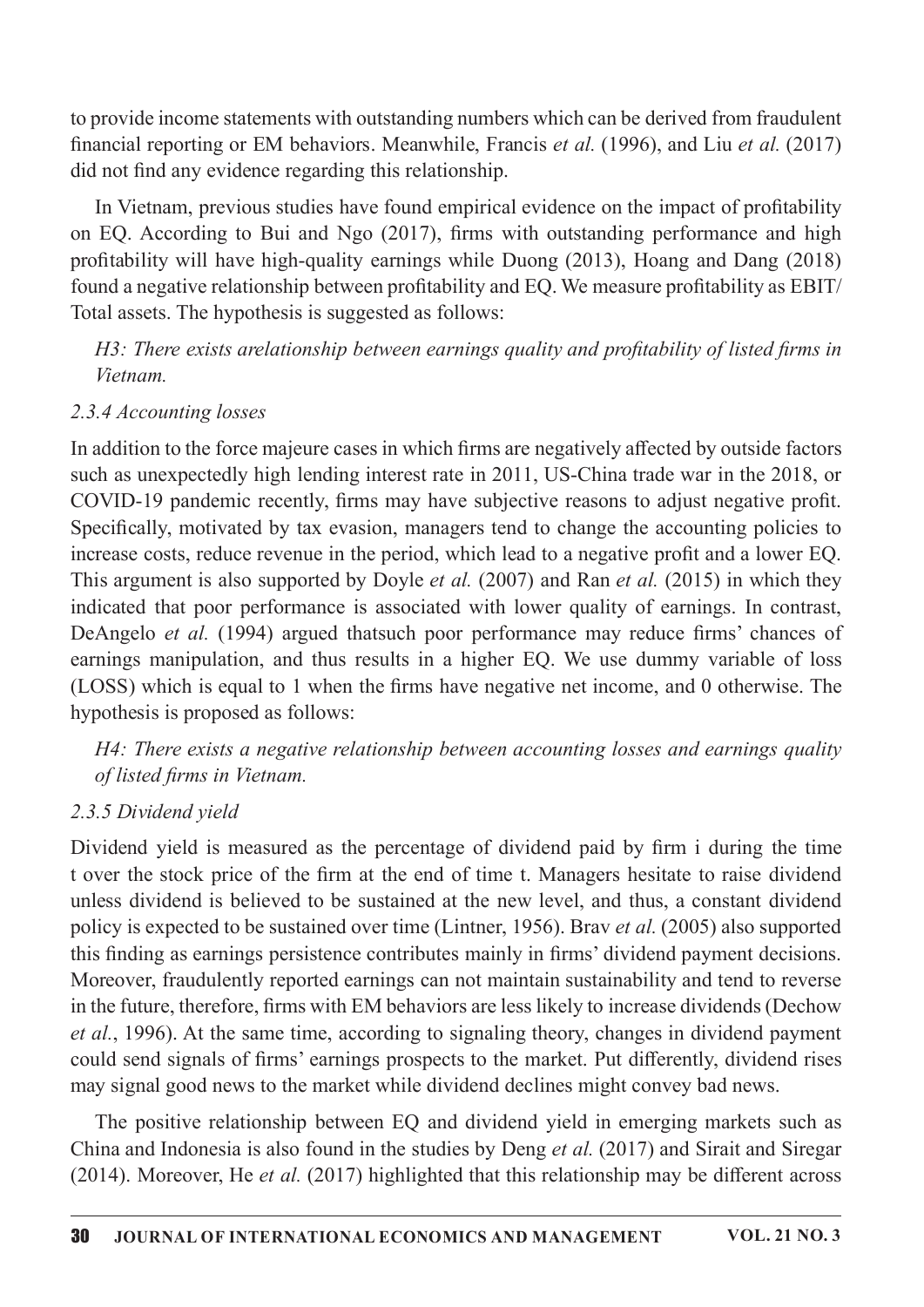countries in terms of institutional strength and transparency. In general, these findings are in line with the information effect of dividends. Therefore, the following hypothesis is suggested:

H5: There is a positive relationship between dividend yield and earnings quality of listed firms in Vietnam.

### $2.3.6$  Firm age

In addition to the financial determinants, firm age may also be related to the quality of earnings. With the same approach as McNichols (2002), we measure firm age as the difference between the year of observation and the year in which the company was officially listed on the Vietnamese stock exchange. On the one hand, the greater the firm age, the more experience it gains, which minimize costs and enhance quality. As a result, they would be less likely to engage in the behaviors that affect EQ and their reputation in the market (Ericson and Pakes, 1995). Similarly, McNichols (2002) argued that firms in growing stage have lower quality of earnings than long-established firms, therefore, firm age is positively related to EQ. This outcome was also supported by He et al. (2017), Deng et al. (2017), and Nguyen and Tran (2018) whereas Sirait and Siregar (2014) and Gul et al. (2009) found that firm age is negatively associated with EQ. Meanwhile, other studies didn't find any significant relationship between EQ and firm age (e.g., Olowokure *et al.*, 2016). Therefore, the hypothesis is proposed as follows:

H6: Firm age and earnings quality of listed firms in Vietnam are positively related.

## 2.3.7 Firm size

Firm size is measured by the natural logarithm of its total assets. Under the requirements of obligatory compliance with the regulations set by the authorities and the market supervisors, large firms are under lots of pressure (Karami and Akhgar, 2014), and may have higher EQ compared to small ones. This positive relationship between firm size and EQ was also found in previous research findings. The study by Ball and Foster (1982) indicated that firm size is positively related with earnings quality as large companies often have to spend fixed costs to maintain internal control systems in the process of financial reporting. On the contrary, small firms often have weak internal control systems and tend to revise previously reported earnings targets (Doyle et al., 2007). According to Parte-Esteban and Garcia (2014), Liu et al. (2017), Bui and Ngo (2017), there is a positive relationship between firm size and EQ. Nevertheless, they indicated that big firms might have lower EQ than small firms (Watts and Zimmerman, 1990; Gopalan and Jayaraman, 2012; and Vasilescu and Millo, 2016). Therefore, the following hypothesis is developed:

H7: Firm size and earnings quality of listed firms in Vietnam are positively related.

# 2.3.8 Circular 200

In Vietnam, from 2001 to 2005, Vietnam Ministry of Finance (MoF) has issued 26 standards (VAS-Vietnam Accounting Stantands) which were customized to fit Vietnam based on on the old versions of the respective International Accounting Standards (IAS). In addition, these standards have been supplemented by many guidances such as Circulars or Decisions. The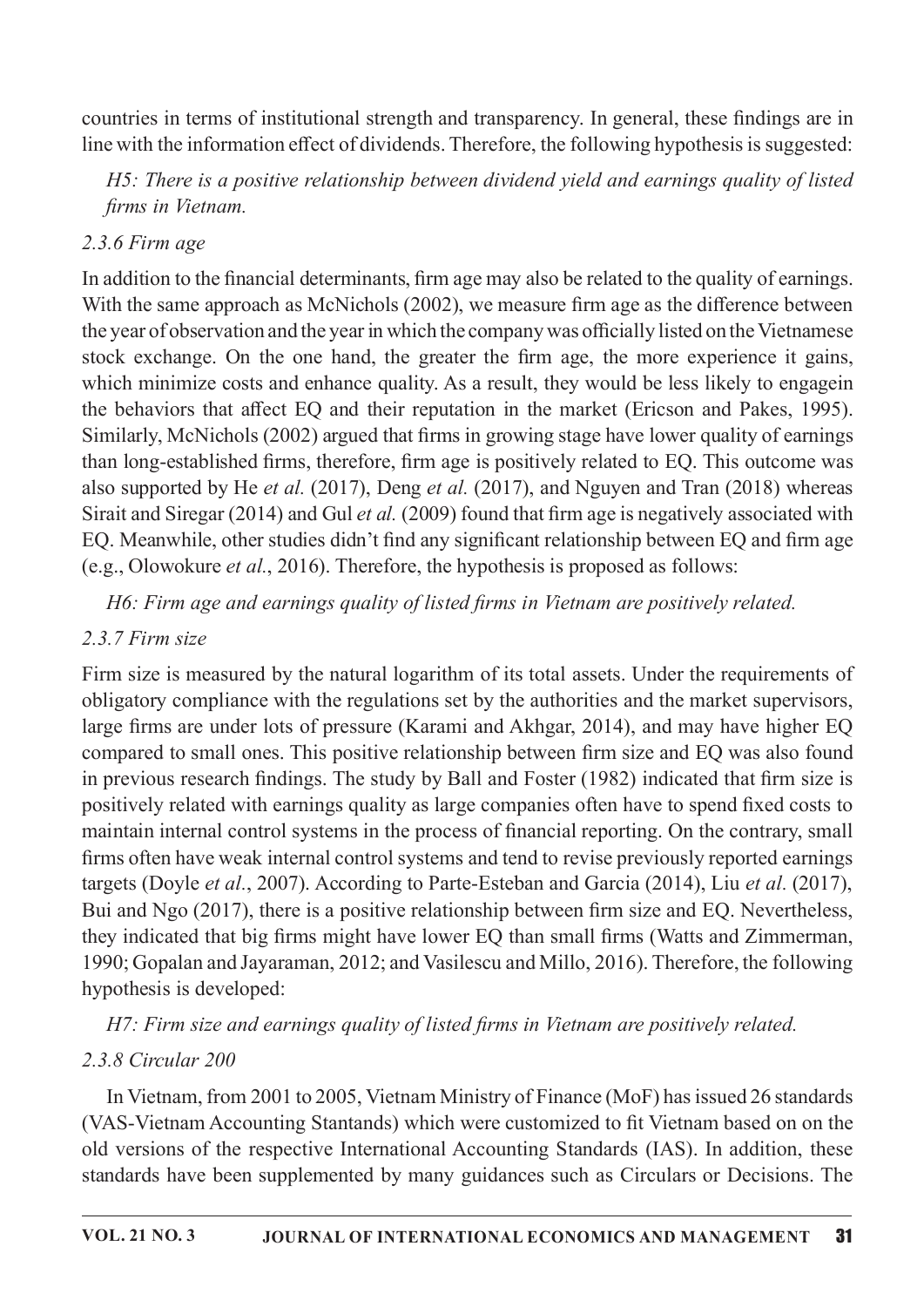latest and most comprehensive one is the Circular 200/2014/TT-BTC dated 22 December 2014, which has come into effect since 1 January 2015. Accordingly, principles related to presentation and disclosure of financial statements under this Circular No. 200 are viewed to be closer to the International Financial Reporting Standards (IFRS) than the previous ones. Therefore, to assess the impact level of this Circular on EQ, the author will use dummy circular variable (CIR) which takes value of 1 when the year of observation is greater than 2014, and 0 otherwise. The hypothesis is advanced as follows:

H8: Circular 200 and earnings quality of listed firms in Vietnam are positively related.

## 3. Research methodology and data collection

### 3.1 Data collection

The data used in this study were collected from the audited financial statements of companies listed on both HNX) and HOSE from 2010 to 2019 using Fiinpro database. Among 18 industries according to Industry Classification Benchmark (ICB) level 2, three industries in the field of financials including Banking, Insurance and Real Estate were excluded from the research sample due to their distinct features in the financial reporting system as well as accounting treatments. Meanwhile, the minimum number of observations for each industry in each year is required to be greater than 20 for the purpose of regression with Ball and Shivakumar (2006) model, some of them are excluded from research sample. As a result, research sample consist of 9 remaining industries with 443 firms from 2011 to 2019, resulting in 3.987 firm-year observations.

### 3.2 Research methodology

This research employed quantitative research method. Multiple regression analysis is considered as an appropriate approach to investigate the impact level of firm characteristics on its quality of earnings. Besides, the dataset used in this research is presented in the form of panel data. Therefore, to capture the effects of all variables that are individual-specific and constant over time, panel data analysis is implemented and FE regression is employed as the main model. In addition, FE regression is a powerful tool in solving omitted variable bias for panel data. FE regression has also been used in studies related to EQ and EM such as Nguyen and Bui (2018), Bui and Ngo (2017).

### 3.3 Research model

# 3.3.1 Measurement of earnings quality

Given the conditions of Vietnamese stock market, EQ measurements by market-based approach tend to be inappropriate as changes in stock price or returns are mainly affected by psychological factors of individual investors or even market manipulation behaviors rather than accounting figures such as EPS or BVPS. Besides, Vietnamese stock exchanges have been established for a while so the data are available for a short period of time. Thus, tt can be difficult to measure EQ through accounting-based measures with time-series properties. As a result, accounting-based measures is more appropriate compared to market-based ones.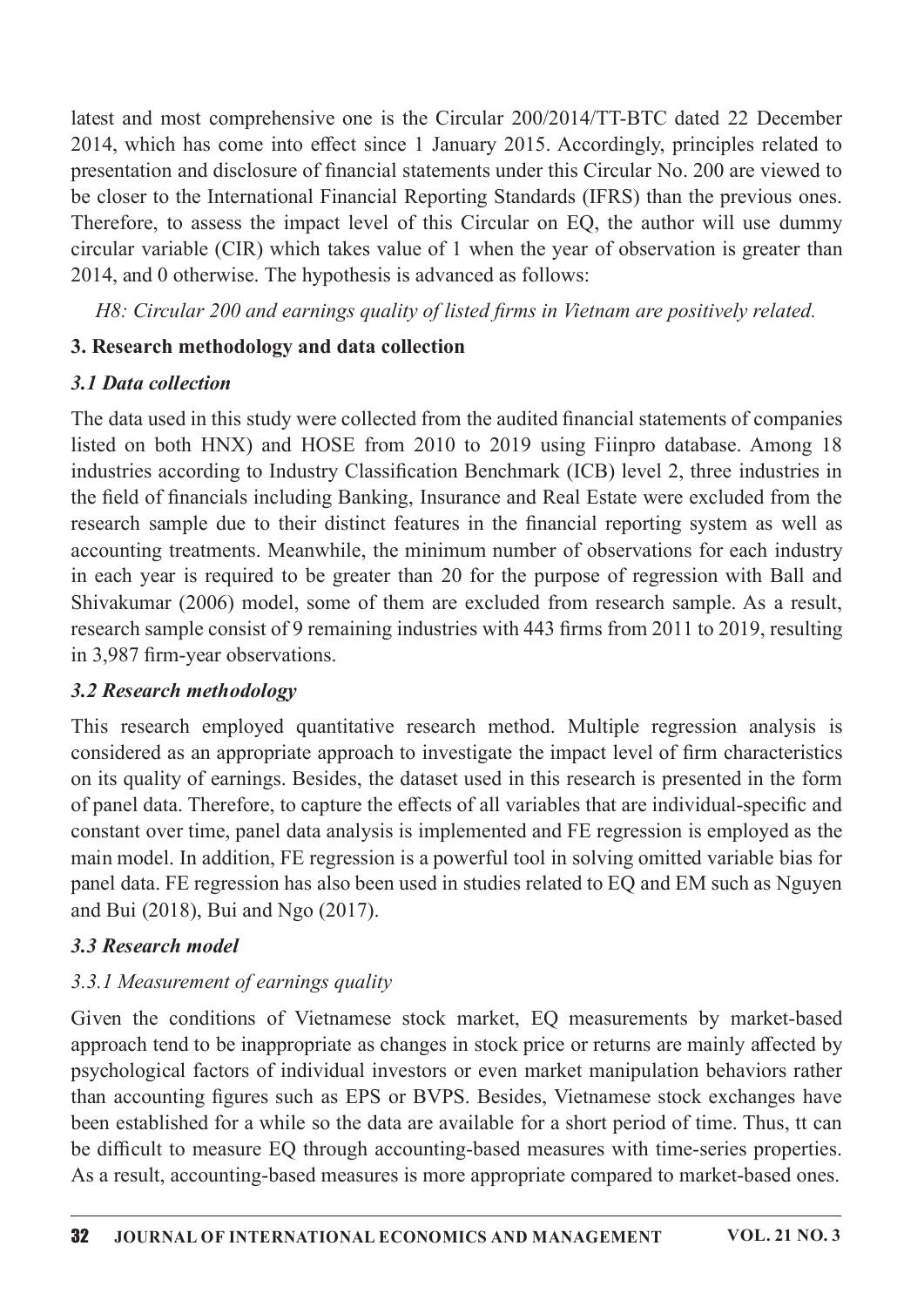Many previous studies in Vietnam have not yet considered cash flows for operating activities (CFO) and the role of accruals in recognising timely gain and loss asymmetrically. Therefore, we apply the method by Ball and Shivakumar  $(2006)$  to measure EQ as we believe this is as an appropriate approach to measure EQ given the condition of Vietnamese stock market. The model is as follows:

$$
\frac{TAC_{it}}{TA_{it-1}} = \beta_0 + \beta_1 \frac{\Delta REV_{it} - \Delta AR_{it}}{TA_{it-1}} + \beta_2 \frac{PPE_{it}}{TA_{it-1}} + \beta_3 \frac{CFO_{it}}{TA_{it-1}} + \beta_4 DCFO + \beta_5 \frac{DCFO * CFO_{it}}{TA_{it-1}} + \varepsilon_{it}
$$
\n(13)

where TAC<sub>it</sub> means total accruals of firm i at time t, equal to net income minus CFO; TA<sub>it-1</sub> represents total assets of firm i at time (t-1);  $\Delta$ REV<sub>it</sub> indicates the changes in revenue of firm i from time (t-1) to time t;  $\Delta AR_{\mu}$  denotes the changes in accounts receivables of firm i from time (t-1) to time t; PPE<sub>it</sub> indicates book value of property, plant and equipment of firm i at time t;  $CFO<sub>i</sub>$  means cash flow from operating activities of firm i at time t; DCFO denotes dummy variable equal to 1 when CFO\_it is negative, and 0 otherwise;  $\beta_0$  denotes intercept coefficient of regression model;  $\beta_1$ , $\beta_2$ , $\beta_3$ , $\beta_4$ , $\beta_5$  are estimated slope coefficients of regression model;  $\varepsilon$ <sub>it</sub> means residuals of regression model.

We measure EQ by using the absolute value of residuals from regression model 11. This approach has also been applied in research by Cohen (2008), Li and Wang (2010). Following the research by Chen *et al.* (2010), we multiply the absolute values of the residuals by -1 (R). Thus, higher values of residuals represent higher EQ. Specifically, EQ is determined as follows:

$$
EQ_{it} = -|\varepsilon_{it}| \tag{14}
$$

where EQ it denotes earnings quality of firm i at time t;  $|\varepsilon|$  it represents the absolute value of residuals from regression model  $(11)$ .

#### 3.3.2 Empirical model

With 3,987 firm-year observations of 443 companies listed on the HNX) and HOSE from 2011 to 2019, as illustrated in research methodology, the study used the FE regression controlling for firm-specific characteristics as the main model for such a panel data. The regression model to investigate the impact level of factors influencing EQ is as follows:

$$
EQ_{it} = \beta_0 + \beta_1 LEV_{it} + \beta_2 GROWTH_{it} + \beta_3 OROA_{it} + \beta_4 LOSS_{it} +
$$
  

$$
\beta_5 DIV_{it} + \beta_6 AGE_{it} + \beta_7 SIZE_{it} + \beta_8 CIR_{it} + \varepsilon_{it}
$$
 (15)

where EQ<sub>it</sub> indicates earnings quality of firm i at time t; LEV<sub>it</sub> represents financial leverage of firm i at time t; GROWTH<sub>it</sub> means revenue growth rate of firm i at time t; OROA<sub>it</sub> denotes operating return on assets of firm i at time t; LOSS it means dummy variable equal to 1 if net income is negative, and 0 otherwise;  $\text{DIV}_{\text{in}}$  denotes dividend yield of firm i at time t; AGE<sub> $\text{in}$ </sub> represents the age of firm i at time t; SIZE\_it means the size of firm i at time t; CIR<sub>it</sub> denotes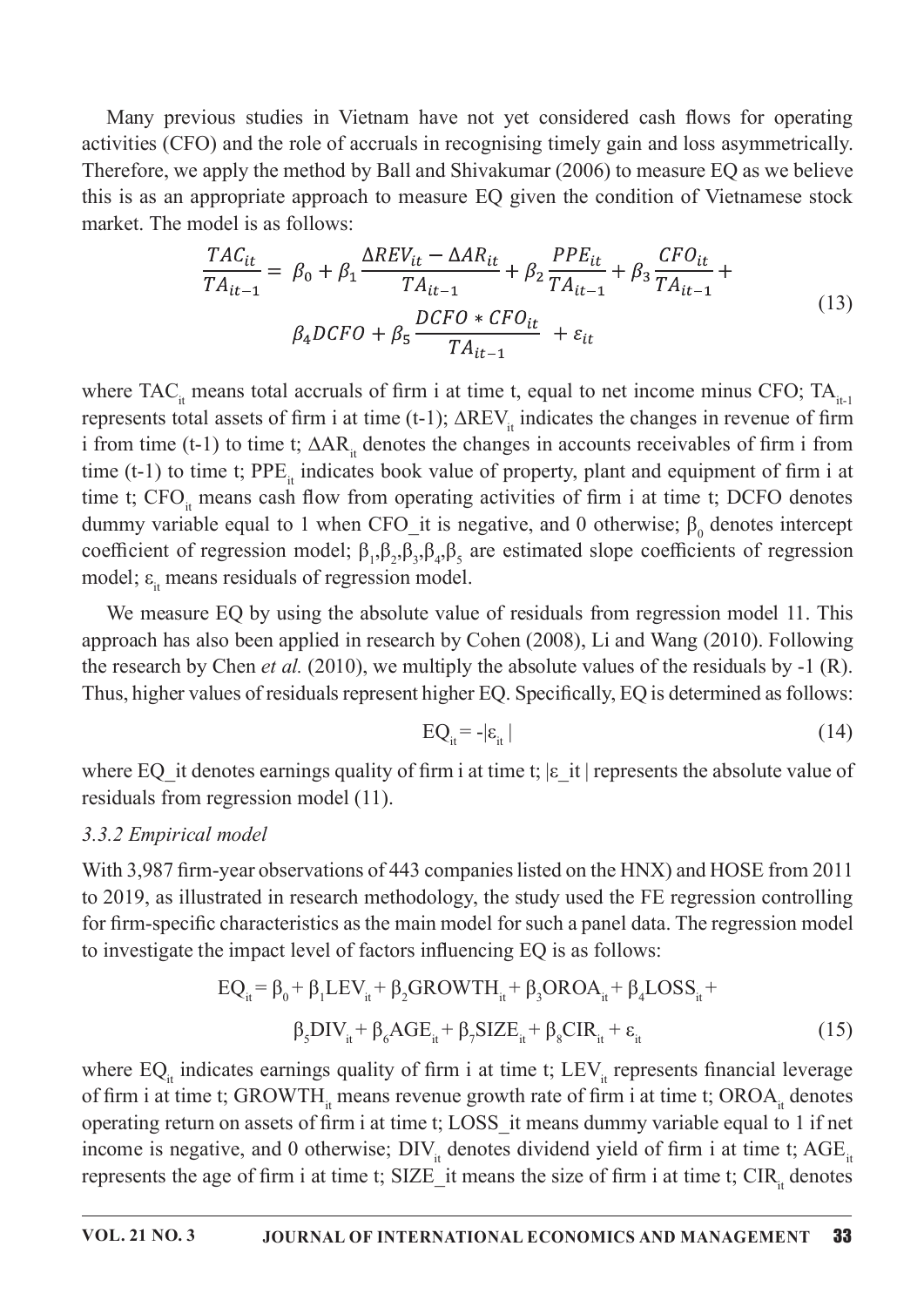dummy variable equal to 1 if year of observation is greater than 2014, and 0 otherwise;  $\beta_0$ means intercept coefficient of regression model;  $\beta_1, \beta_2, \beta_3, \beta_4, \beta_5, \beta_6, \beta_7, \beta_8$  are estimated slope coefficients of regression model;  $\varepsilon$ <sub>it</sub> means residuals of regression model.

#### **4. Research results**

### **4.1 Descriptive statistics**

Table 1 shows the descriptive statistics of p this study. After controlling missing values, the dataset is strongly balanced. Also, outliers for variables as EQ, GROWTH, OROA and DIV are winsorized at 5%. EQ has an average value of -0.037, and its minimum and maximum value are -0.110 and -0.002, respectively. This indicates the existence of discretionary accruals in reported earnings during the period from 2011 to 2019, and therefore, the higher the absolute value of discretionary accruals, the lower the EQ.

The average financial leverage (LEV) takes an average value of 0.504, which implies that listed firms employ both debt and equity. However, the lowest figure for this ratio is 0.002 while the highest one is 1.294. This indicates that some firms have not utilized the advantage of leverage whereas others can be at the risk of bankruptcy with total liabilities exceeding total assets. In addition, revenue growth rate (GROWTH) and operating returns on asset (OROA) is 13.9% and 7.4% on average, respectively. This is justifiable since Vietnamese firms are still in the early stages of their life cycle. Besides, accounting losses (LOSS) accounts for 5.7% in the total of 3,987 observations from 2011 to 2019. Regarding the dividend yields (DIV), this figure points out that beside capital gain which is the realized change in market value of stock, investors will receive additional returns of 6.6% on average from holding this type of financial instruments.

| <b>Variables</b> | Obs  | <b>Mean</b> | Sd    | Min      | <b>Max</b> |
|------------------|------|-------------|-------|----------|------------|
| EQ               | 3987 | $-0.037$    | 0.030 | $-0.110$ | $-0.002$   |
| <b>LEV</b>       | 3987 | 0.504       | 0.225 | 0.002    | 1.294      |
| <b>GROWTH</b>    | 3987 | 0.139       | 0.299 | $-0.388$ | 0.661      |
| <b>OROA</b>      | 3987 | 0.074       | 0.070 | $-0.017$ | 0.240      |
| <b>LOSS</b>      | 3987 | 0.057       | 0.231 | 0.000    | 1.000      |
| <b>DIV</b>       | 3987 | 0.066       | 0.069 | 0.000    | 0.241      |
| <b>AGE</b>       | 3987 | 7.209       | 3.854 | 1000     | 21.000     |
| <b>SIZE</b>      | 3987 | 27.077      | 1.486 | 23.330   | 32.254     |
| <b>CIR</b>       | 3987 | 0.556       | 0.497 | 0.000    | 1.000      |

Table 1. Descriptive statistics of the research variables

Notes: EQ is earnings quality. LEV is financial leverage. GROWTH is revenue growth rate. OROA is operating return on assets. LOSS is dummy accounting losses variable. DIV is dividend yield. AGE is firm age. SIZE is firm size. CIR is dummy control Circular 200 variable.

**Source:** The authors' calculation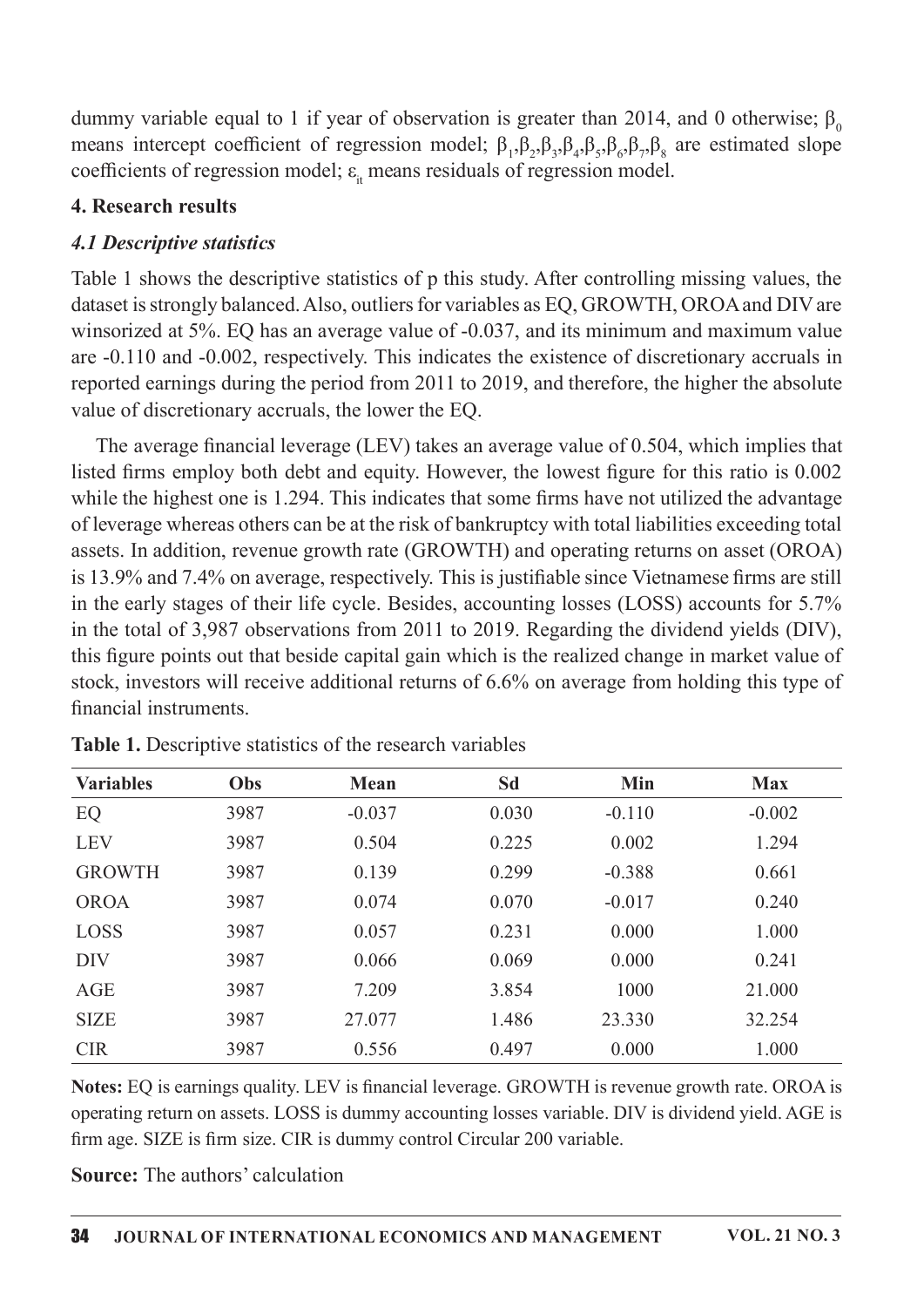Two non-financial determinants including firm age and firm size take an average value of 7.209 and 27.077, respectively. This indicates that most of the companies are officially listed on Vietnamese stock exchange since the beginning of 2013, and thus, they are still the early stages of their operating cycles.





**Source:** The authors' calculation

The research sample consists of nine remaining industries with 443 firms from 2011 to 2019. From processed and calculated figures, detailed descriptive statistics of EQ is implemented by year (Figure 1) and by industry (Figure 2). Regarding EQ in Vietnam during 9-year period as illustrated in Figure 1, the figure gradually increased from 2011 before reaching the highest 4 years later and subsequently experienced a fluctuation during the remaining years of the study period.





**Source:** The authors' calculation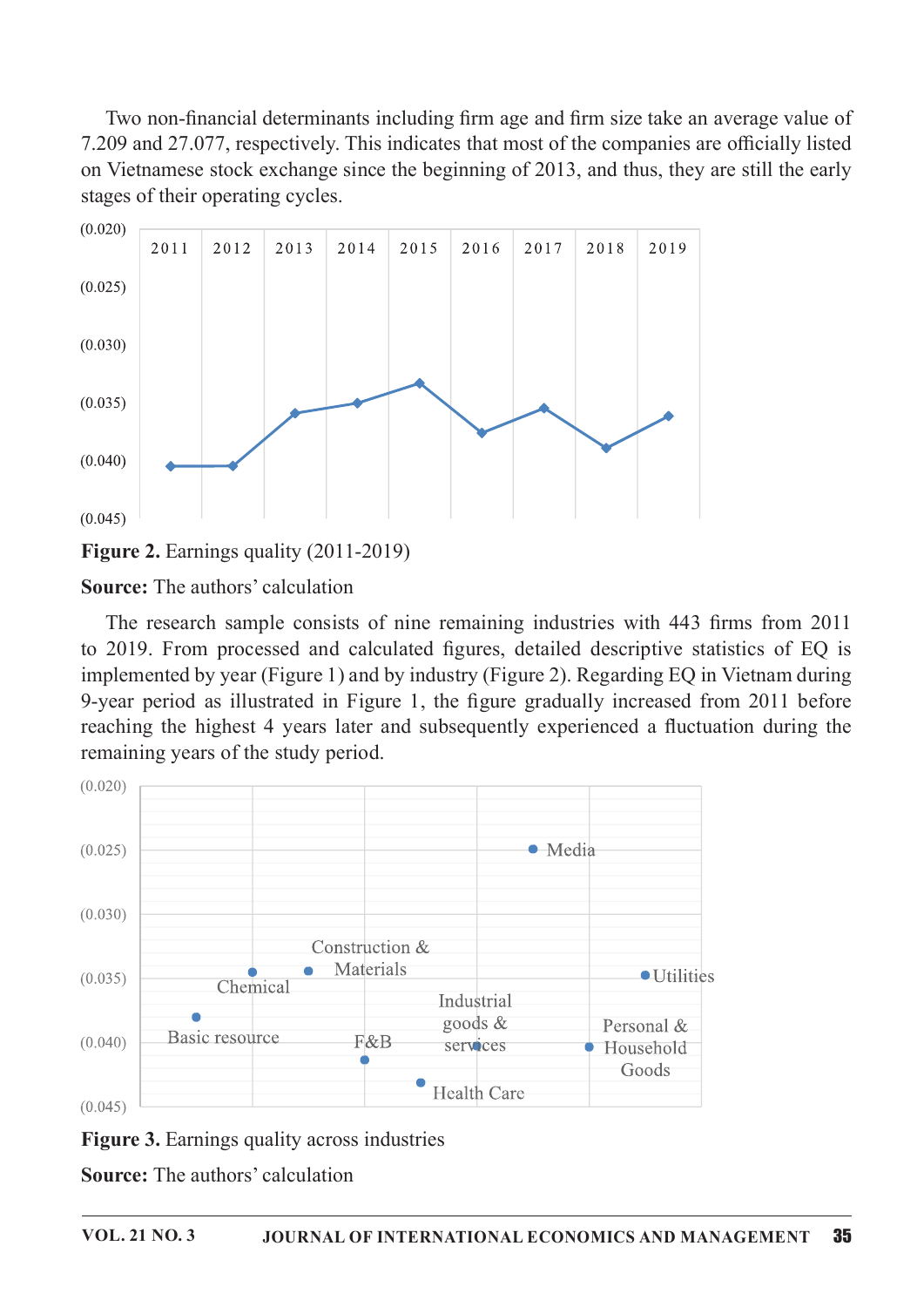To some extent, this trend of EQ is consistent with that of economic development in Vietnam. Specifically, after the global financial crisis in 2008, with changes in economic policies such as adjusting interest rate for credit growth while controlling the inflation at an appropriate level, Vietnamese firms not only had lending opportunities to make investments and productions but also witnessed the increase in consumption demand, thereby improving the earnings along with the quality of these figures.

Meanwhile, with the issuance of Circular 200 which has come into effect since the beginning of 2015, the financial statements have been provided to investors with higher degree of transparency in both presentation and disclosure than the previous ones, hence enhancing EQ. However, the fluctuation of this figure from 2015 to 2019 can be viewed as a signal of unstainable development of Vietnamese stock market. Accordingly, this can partly derive from EM behaviors or poor performance, resulting in adverse impacts on the quality of earnings, which affect not only the investors' belief but also the going concern assumptions of the corporation in the future.

Regarding the EQ across nine industries in the research sample, Figure 2 indicated that Media industry has the highest EQ while Health Care industry is the one with the lowest EQ. In addition, Utilities, Construction and Materials, and Chemical industries are at the same level followed by the four remaining ones.

#### 4.2 Regression results

Table 2 illustrated the regression analysis results from FE regression model. With regards to financial leverage (LEV), this ratio is negatively associated with EQ at the significance level of 5%. Specifically, the regression coefficient equal to -0.010 indicates that when the other factors are held constant, a 1-percent increase in leverage leads to a decrease in EQ by  $0.01\%$  on average. Although this result has statistical significance, it has quite low economic significance. However, our finding indicates that companies with high level of financial leverage are viewed to have low-quality of earnings.

Our finding implies that Vietnamese listed firms that employ more debt in their capital structure are more likely to manipulate earnings to meet the requirements of creditors as well as to extend the ability of raising additional debt in the future, hence, their EQ might be decreased. Our finding is consistent with the results by DeFond and Jiambalvo (1994), Dechow et al. (2010), Gopalan and Jayaraman (2012), Nguyen and Nguyen (2019). In addition, Nguyen and Tran (2018) also indicated the existence of EM behaviors is in association with the use of financial leverage in Vietnamese listed companies.

In terms of growth (GROWTH) which is measured as the growth rate of net revenues, this ratio has an adverse partial impact on EQ at the significance level of 1%. With the regression coefficient equal to -0.005, the study indicates that when the other factors are held constant, a 1-percent increase in revenues growth results in a decrease in EQ by 0.005% on average. Although our result has low economic significance, it implies that companies with a high revenues growth rate have low-quality of earnings, which is similar to the research outcomes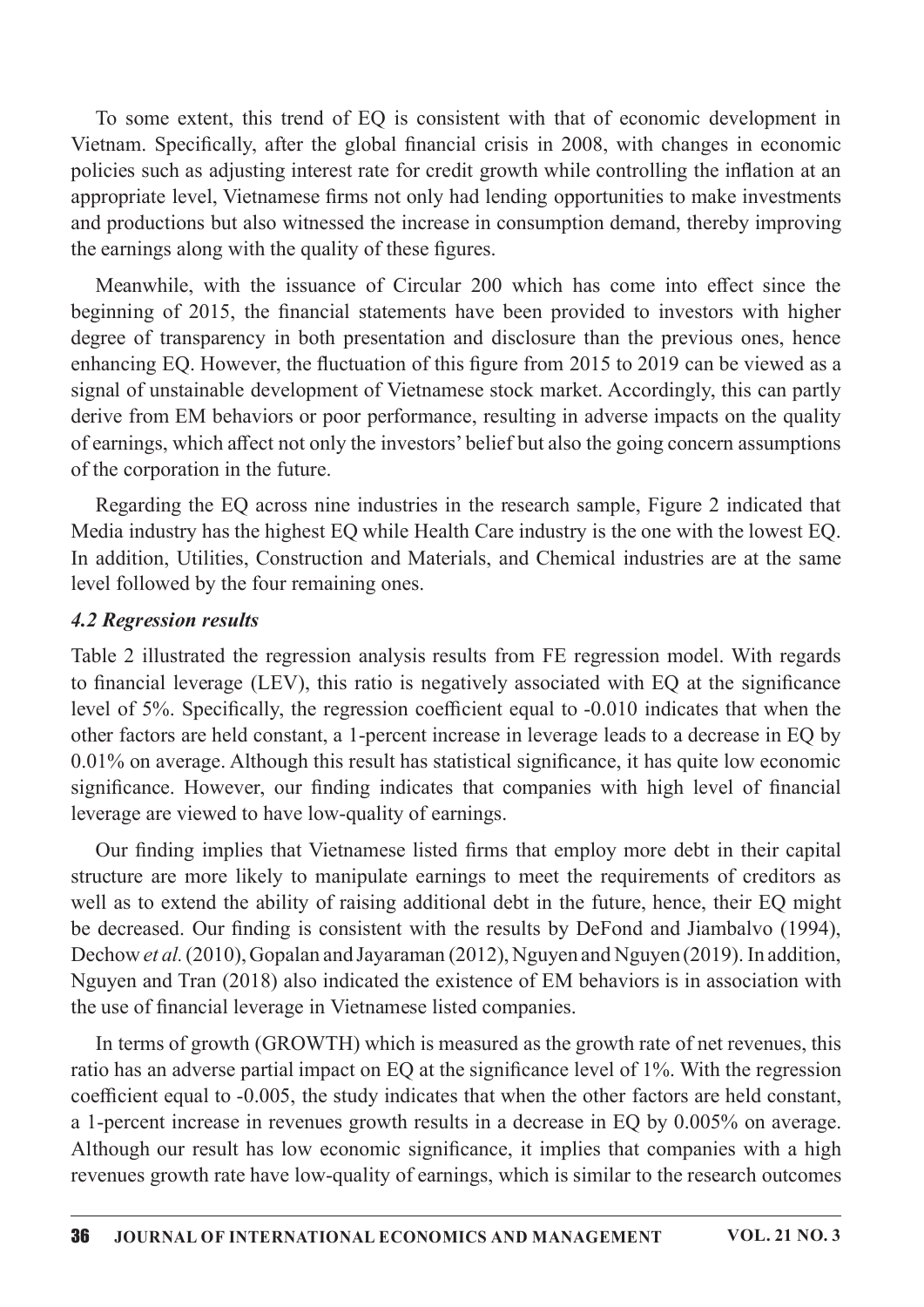by Nissim and Penman (2001), Ghosh et al. (2005), Dechow et al. (2010), Gopalan and Jayaraman (2012), and Hoang (2016).

|               | FE regression |
|---------------|---------------|
| <b>LEV</b>    | $-0.010**$    |
|               | (0.005)       |
| <b>GROWTH</b> | $-0.005***$   |
|               | (0.002)       |
| <b>OROA</b>   | $-0.188***$   |
|               | (0.012)       |
| LOSS          | $-0.040***$   |
|               | (0.002)       |
| <b>DIV</b>    | $0.022**$     |
|               | (0.008)       |
| <b>AGE</b>    | $-0.000$      |
|               | (0.000)       |
| <b>SIZE</b>   | $0.002*$      |
|               | (0.001)       |
| <b>CIR</b>    | 0.002         |
|               | (0.002)       |
| Constant      | $-0.080**$    |
|               | (0.034)       |
| Observations  | 3,987         |
| R-squared     | 0.13          |

Table 2. Result of regression analysis

Notes: Standard errors in parentheses, \*  $p \le 0.1$ , \*\*  $p \le 0.05$ , \*\*\*  $p \le 0.01$  indicate statistical significance at the 1%, 5% and 10% test levels, respectively. EQ is earnings quality. LEV is financial leverage. GROWTH is revenue growth rate. OROA is operating return on assets. LOSS is dummy accounting losses variable. DIV is dividend yield. AGE is firm age. SIZE is firm size. CIR is dummy control Circular 200 variable.

### **Source:** The authors' calculation

Operating ROA (OROA), measured as the profit or loss from operation divided by average total assets, is also negatively associated with EQ at the significance level of 1%. With the regression coefficient equal to -0.188, the outcome shows that when the other factors are held constant, an average decrease of 0.188% in EQ is derived from a 1-percent increase in OROA. As a result, companies with high OROA are viewed to have low-quality of earnings. This can be explained from the context of Vietnamese stock market that many investors are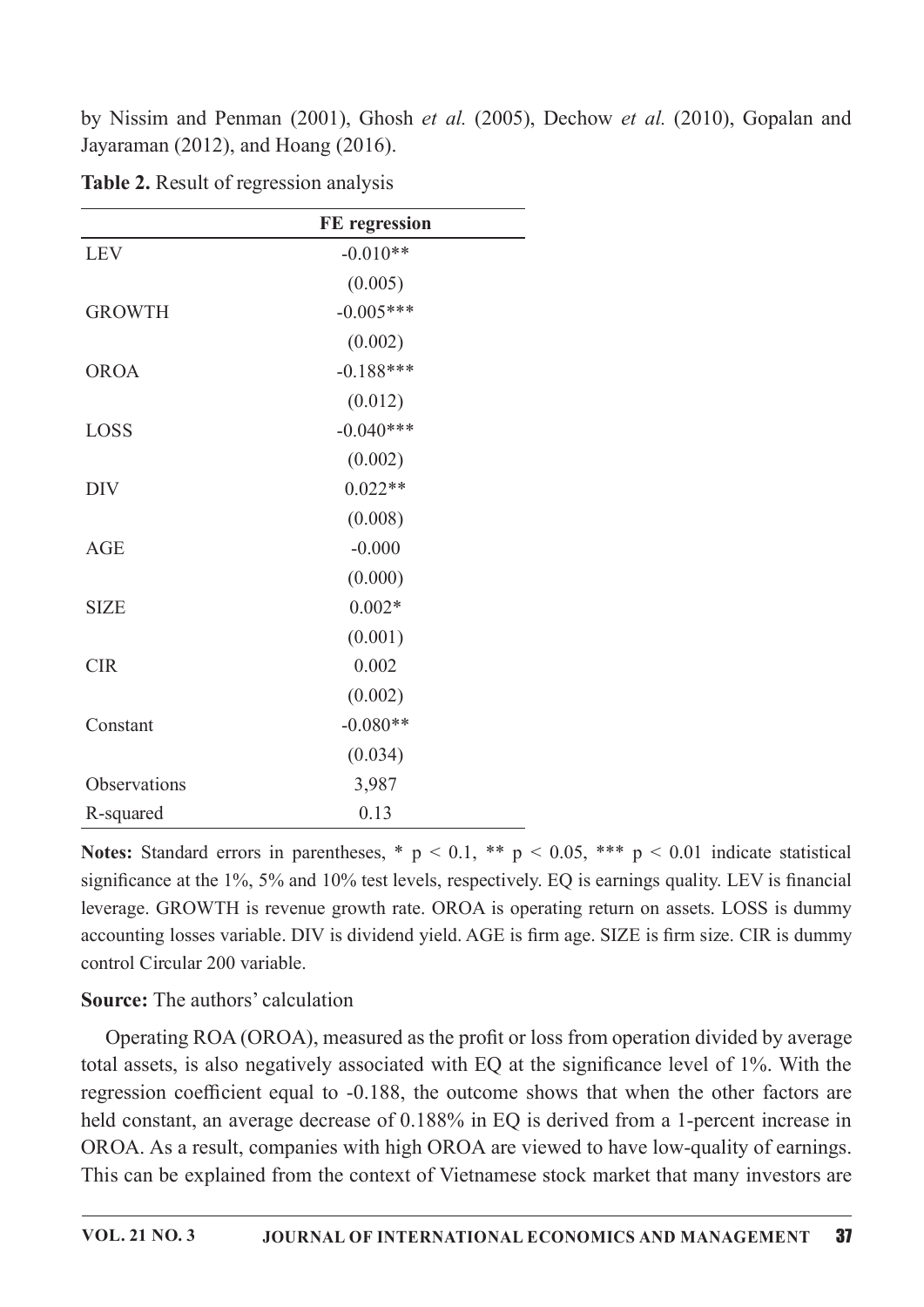mainly concerned with the profitability of their capital, thereby only investing in companies which can yield high and sustainable profit ratios over time. Consequently, this has put a pressure on the managers not only to make overproduction decisions or cut discretionary expenses but also to apply "creative accounting treatments" in order to manipulate reported earnings, thereby reducing EQ. In Vietnam, such findings are also found in the studies by Duong  $(2013)$ , and Hoang and Dang  $(2018)$ .

The dummy accounting losses variable (LOSS) is found to have a negative relationship with EQ at a significant level of 1% with a coefficient of -0.040. This result is consistent with the studies by Doyle *et al.* (2007) and Ran *et al.* (2015). This outcome implies that negative earnings can be derived from poor performance or intentional adjustments of management to increase costs in order to lower profit figure. Therefore, companies can not only lower or even avoid the tax liabilities but also create "hidden reserves" which will eventually be used to increase income in future periods. Such an accounting treatment in some cases is also referred to as "artificial earnings smoothness" or "income smoothing".

The relationship between EQ and dividend yield (DIV) is found to be positive and statistically significant at 5%. Specifically, with the regression coefficient equal to 0.022, our finding indicates that a 1-percent increase in dividend yield also leads to a rise in EQ by 0.022% on average. Accordingly, higher dividend yields result in higher EQ, which is consistent with the information effect of dividends and other previous findings by Sirait and Siregar (2014), Deng et al. (2017), and He et al. (2017).

In terms of firm size (SIZE), the research result is consistent with many previous studies. Specifically, under this thesis, this ratio has a positive impact on EQ at the significance level of  $10\%$ . With the regression coefficient equal to 0.002, the outcome indicates that when the other factors are held constant, a 1-percent increase in firm size results in a rise in EQ by 0.002% on average. This means companies with a larger scale have higher quality of earnings, which is understandable given the economies of scale. Accordingly, large companies have lower cost per unit produced compared to small ones, thereby increasing profit as well as the competitive advantage in the market. In addition, as pointed out by Ball and Foster (1982), firm size is positively correlated with the quality of earnings as large companies often have to incur fixed costs to maintain internal control system during the financial reporting process. Such findings are also agreed by Parte-Esteban and Garcia (2014), Liu et al. (2017), and Bui and Ngo (2017).

Firm age (AGE) and Circular 200 (CIR) are found to have no significant relationships with EQ. However, the positive relationship between Circular 200 and EQ implies that in addition to comprehensive and updated guidance provided by the Circular, there have been certain existing gaps that firms can manipulate their earnings in some ways. Therefore, despite the highest level of EQ achieved during the year 2015, it could not maintain a stable level or continued to increase in 4 years later. Such an outcome also implies the need for higher financial reporting standard such as International Financial Reporting Standards (IFRS) which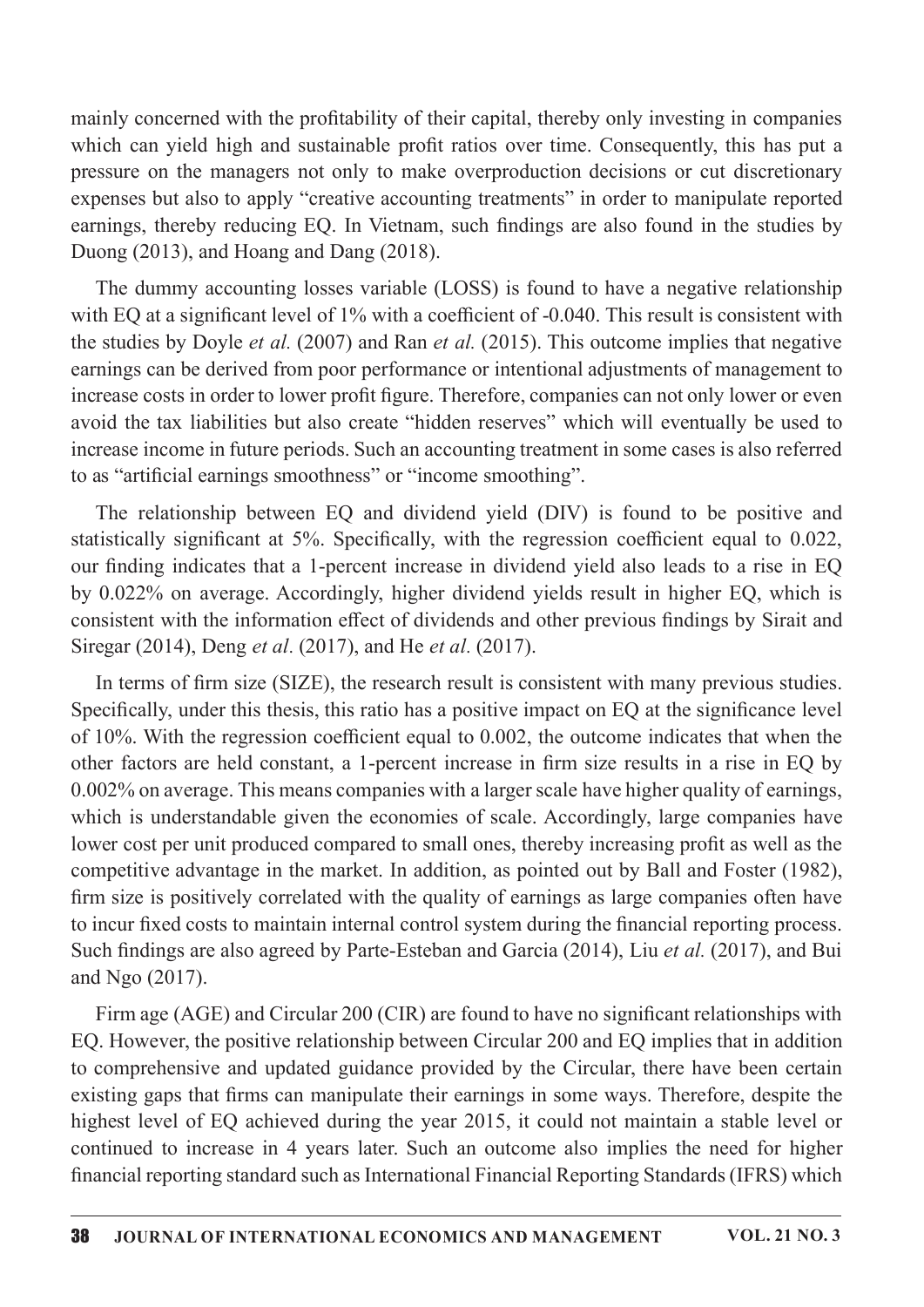can create a better quality of earnings in terms of both accountability and decision usefulness for listed companies in Vietnam.

## 4.3 Post-estimation tests and results

## 4.3.1 Multicollinearity

The multicollinearity phenomena have been tested by using Variance Inflation Factors (VIF) and the results are shown in Table 3. If the VIF values of all variables are under 5, there is no signal of multicollinearity problem in the research model. At the same time, such a result is consistent with the matrix of correlation in which the correlation coefficients between the independent variables are lower than 0.85. Therefore, it can be concluded that the multicollinearity problem does not exist in this research model.

|               | <b>VIF</b> | 1/VIF |  |
|---------------|------------|-------|--|
| <b>LEV</b>    | 1.63       | 1.28  |  |
| <b>GROWTH</b> | 1.16       | 1.08  |  |
| <b>OROA</b>   | 1.65       | 1.29  |  |
| LOSS          | 1.16       | 1.08  |  |
| <b>DIV</b>    | 1.14       | 1.07  |  |
| AGE           | 1.50       | 1.23  |  |
| <b>SIZE</b>   | 1.21       | 1.10  |  |
| <b>CIR</b>    | 1.49       | 1.22  |  |
| Mean VIF      | 1.37       |       |  |

### Table 3. Multicollinearity test

Notes: EQ is earnings quality. LEV is financial leverage. GROWTH is revenue growth rate. OROA is operating return on assets. LOSS is dummy accounting losses variable. DIV is dividend yield. AGE is firm age. SIZE is firm size. CIR is dummy control Circular 200 variable.

### **Source:** The authors' calculation

# 4.3.2 Heteroskedasticity

Modified Wald test for groupwise heteroskedasticity in FE regression model has been employed to test the heteroskedasticity phenomena in this study. Under the null hypothesis, the variance of the error is the same for all individuals (homoskedasticity). The testing result indicates that the p-value is equal to 0.000, which leads to a significant rejection of the null hypothesis. Thus, it can be concluded that heteroskedasticity is present in the model.

### 4 3 3 Autocorrelation

Autocorrelation (also referred to as serial correlation) is responsible for too optimistic standard errors. Wooldridge's test for autocorrelation in panel data is performed with the null hypothesis assuming that there is no first-order autocorrelation in the model (Wooldridge,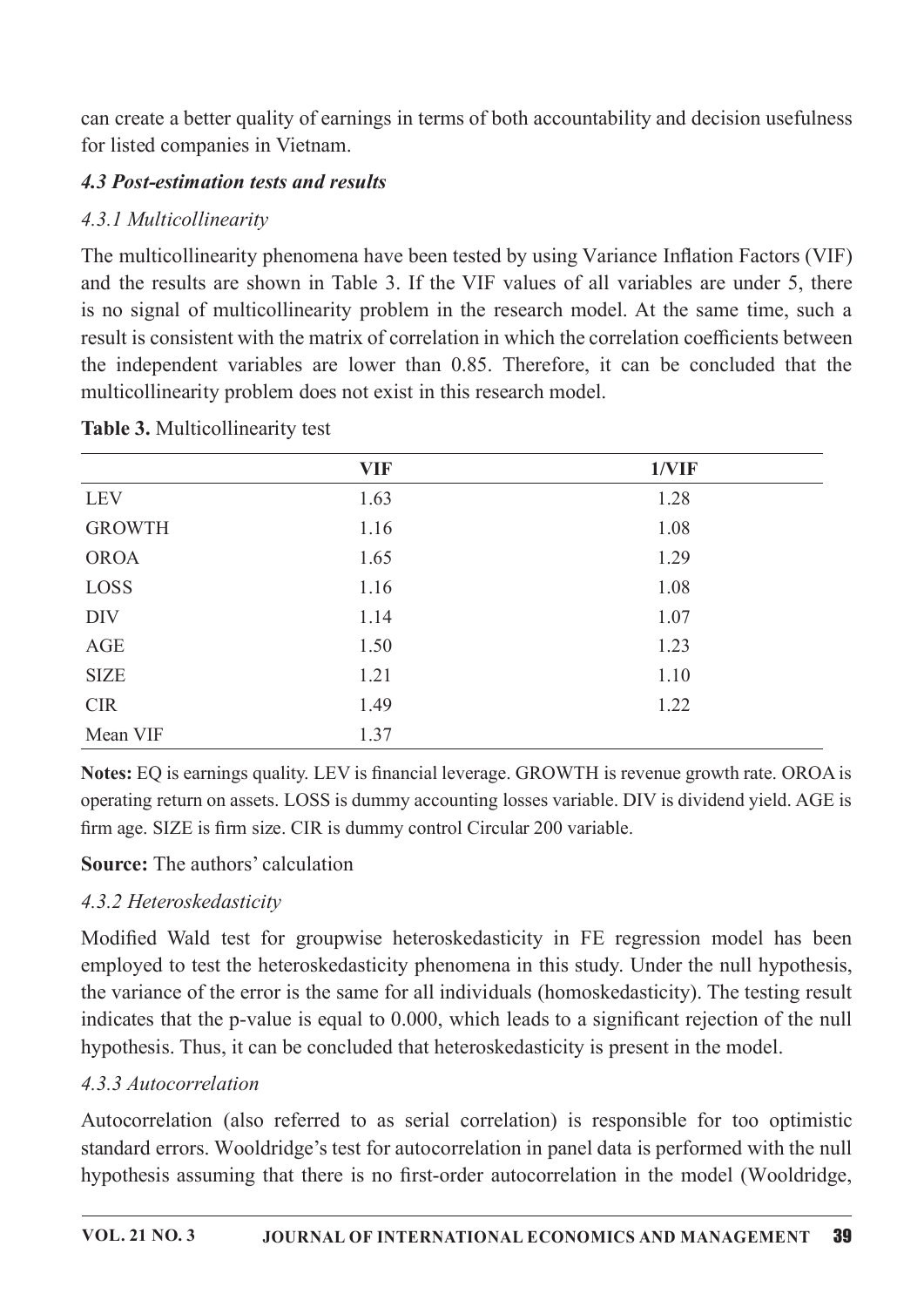2002). The test result indicates the p-value equal to  $0.1663$  greater than  $0.1$ ; and therefore, we failed reject the null hypothesis. It can be concluded that autocorrelation is not present.

## 4.3.4 Cross-sectional dependence

With many cross-sectional units and a few time-series observations as panel data, there are possibilities of significant cross-sectional dependence, which may arise because of the existence of common shocks and unobserved components that become part of the error term as indicated in many previous studies. Pesaran's CD test of cross-sectional independence is performed under the null hypothesis that the error terms are not correlated across entities (cross sectional independence). The result shows that FE model produces regression residuals that are cross-sectional dependent. On average, the average absolute value of correlation between the residuals is 0.293. Therefore, Pesaran's CD test rejects the cross-sectional independence at any level of significance. In other words, it can be concluded that cross-sectional dependence is present in the model.

### 4.3.5 Omitted-variable bias

Ramsey RESET test has been employed to test whethe the omitted variables bias. The result shows that the p-value are all significant, and thus, the study rejects null hypothesis that the model has no omitted variables. However, since FE regression assumes that unobservable factors that may affect the two sides of the regression at the same time are time unchanged. Moreover, FE regression deploys within-group changes over time and by including FE (i.e. firm and time effects), we can control the mean differences across the firms in any observable predictors. Thus, the FE coefficients absorb all the across-firm variance with unchanged time. As a result, FE regression is considered as a optimal solution to deal with omitted variables bias for panel data.

# 4.3.6 Endogeneity

Regarding endogeneity problem, we consider financial leverage as an endogenous variable as financial leverage is dependent on many other factors (Booth *et al.*, 2001; Frank and Goyal, 2009). Accordingly, by using capital intensity as an instrumental variable, measured by the gross amount of PPE divided by total assets, the result shows that this instrumental variable is appropriate and endogeneity problem is not present in this research as p-value of endogenity test is equal to 0.2565, which fails to reject of null hypothesis that financial leverage is an exogeneous variable.

### 4.3.7 Post-estimation results

Table 4 reports the comparison between estimates using different regressions including FE, ordinary least squared (OLS) and FE with Driscoll-Kraay standard errors (1998). At the same time, the results of FE and OLS are robust to heteroskedasticity using Huber-White standard errors while FE with Driscoll-Kraay standard errors is asymptotically robust to heteroskedasticity and cross-sectional dependence.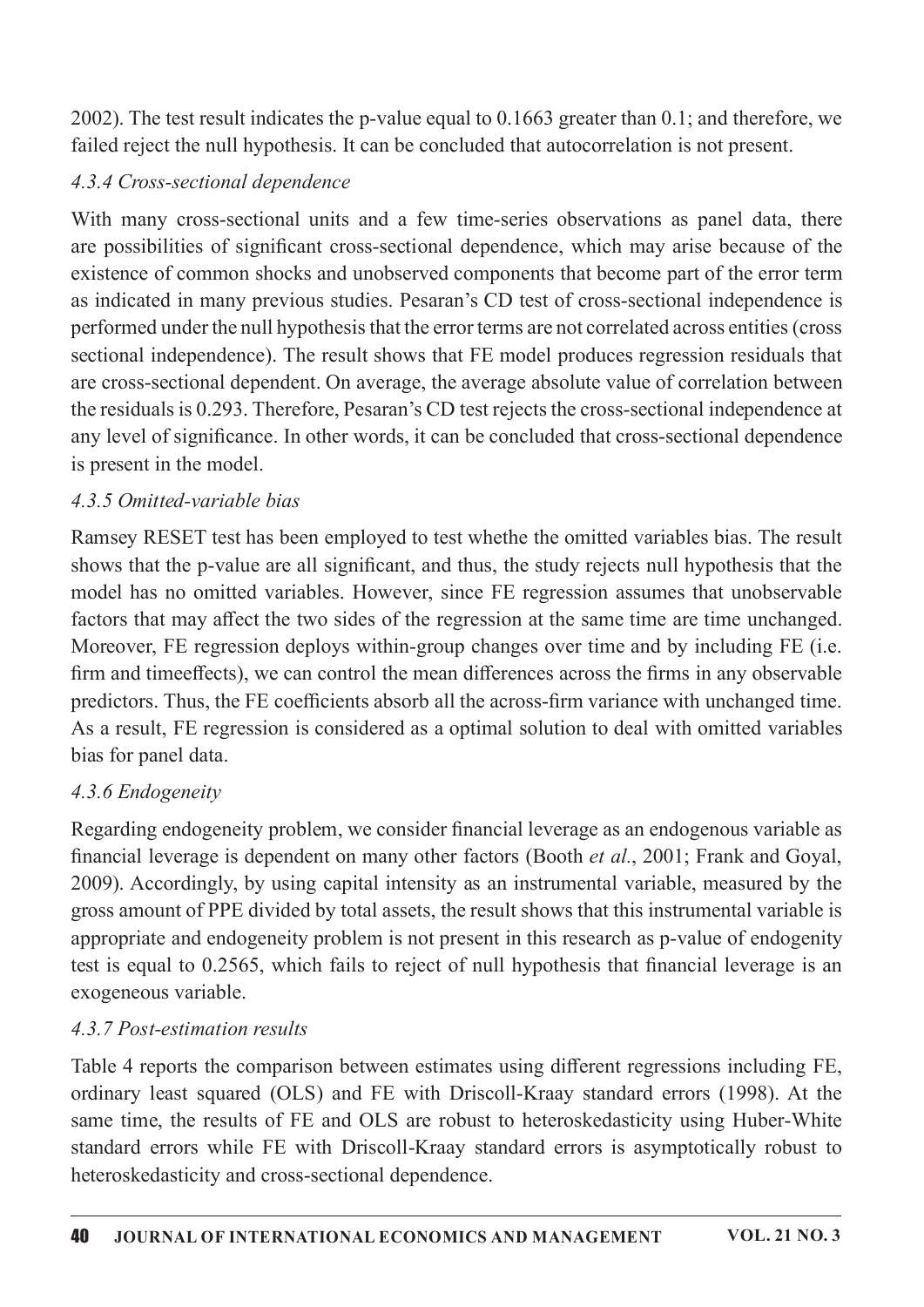|               | <b>FE with Huber-White</b><br>standard errors | <b>OLS with Huber-White</b><br>standard errors | FE with Driscoll-Kraay<br>standard errors |
|---------------|-----------------------------------------------|------------------------------------------------|-------------------------------------------|
| <b>LEV</b>    | $-0.010*$                                     | $-0.001$                                       | $-0.010*$                                 |
|               | (0.006)                                       | (0.002)                                        | (0.005)                                   |
| <b>GROWTH</b> | $-0.005***$                                   | $-0.005***$                                    | $-0.005***$                               |
|               | (0.002)                                       | (0.002)                                        | (0.001)                                   |
| <b>OROA</b>   | $-0.188***$                                   | $-0.176***$                                    | $-0.188***$                               |
|               | (0.016)                                       | (0.009)                                        | (0.012)                                   |
| LOSS          | $-0.040***$                                   | $-0.045***$                                    | $-0.040***$                               |
|               | (0.003)                                       | (0.003)                                        | (0.001)                                   |
| <b>DIV</b>    | $0.022**$                                     | $0.027***$                                     | $0.022**$                                 |
|               | (0.009)                                       | (0.006)                                        | (0.007)                                   |
| AGE           | $-0.000$                                      | $-0.000$                                       | $-0.000$                                  |
|               | (0.000)                                       | (0.000)                                        | (0.000)                                   |
| <b>SIZE</b>   | 0.002                                         | 0.000                                          | $0.002**$                                 |
|               | (0.002)                                       | (0.000)                                        | (0.001)                                   |
| <b>CIR</b>    | 0.002                                         | $0.002*$                                       | 0.002                                     |
|               | (0.002)                                       | (0.001)                                        | (0.001)                                   |
| cons          | $-0.080*$                                     | $-0.030***$                                    | $-0.080**$                                |
|               | (0.041)                                       | (0.008)                                        | (0.025)                                   |
| Observations  | 3987                                          | 3987                                           | 3987                                      |
| R-squared     | 0.13                                          | 0.20                                           | 0.13                                      |

Table 4. Summary of post-estimation research results

Notes: EQ is earnings quality. LEV is financial leverage. GROWTH is revenue growth rate. OROA is operating return on assets. LOSS is dummy accounting losses variable. DIV is dividend yield. AGE is firm age. SIZE is firm size. CIR is dummy control Circular 200 variable.

### **Source:** The authors' calculation

As can be seen from the Table 4, while OLS regression has higher R-squared compared to FE and FE with Driscoll-Kraay standard errors. Specifically, while R-square of OLS with Huber-White standard errors is equal to 0.20, which means 20% of the dependent variable is explained by the independent variables, that of FE and FE with Driscoll-Kraay standard errors is only 0.13. However, FE and FE with Driscoll-Kraay standard errors tend to share the same results, and especially the latter approach is robust to problems of the research model and is consistent with previous studies. Three models report quite consistent results in terms the impact of leverage, growth, operating ROA, dividend and age on EQ as well as the significance levels. However, the significant positive impacts of size and Circular 200 on EQ are found at 5% and 10% level of significance, respectively. The positive impact of Circular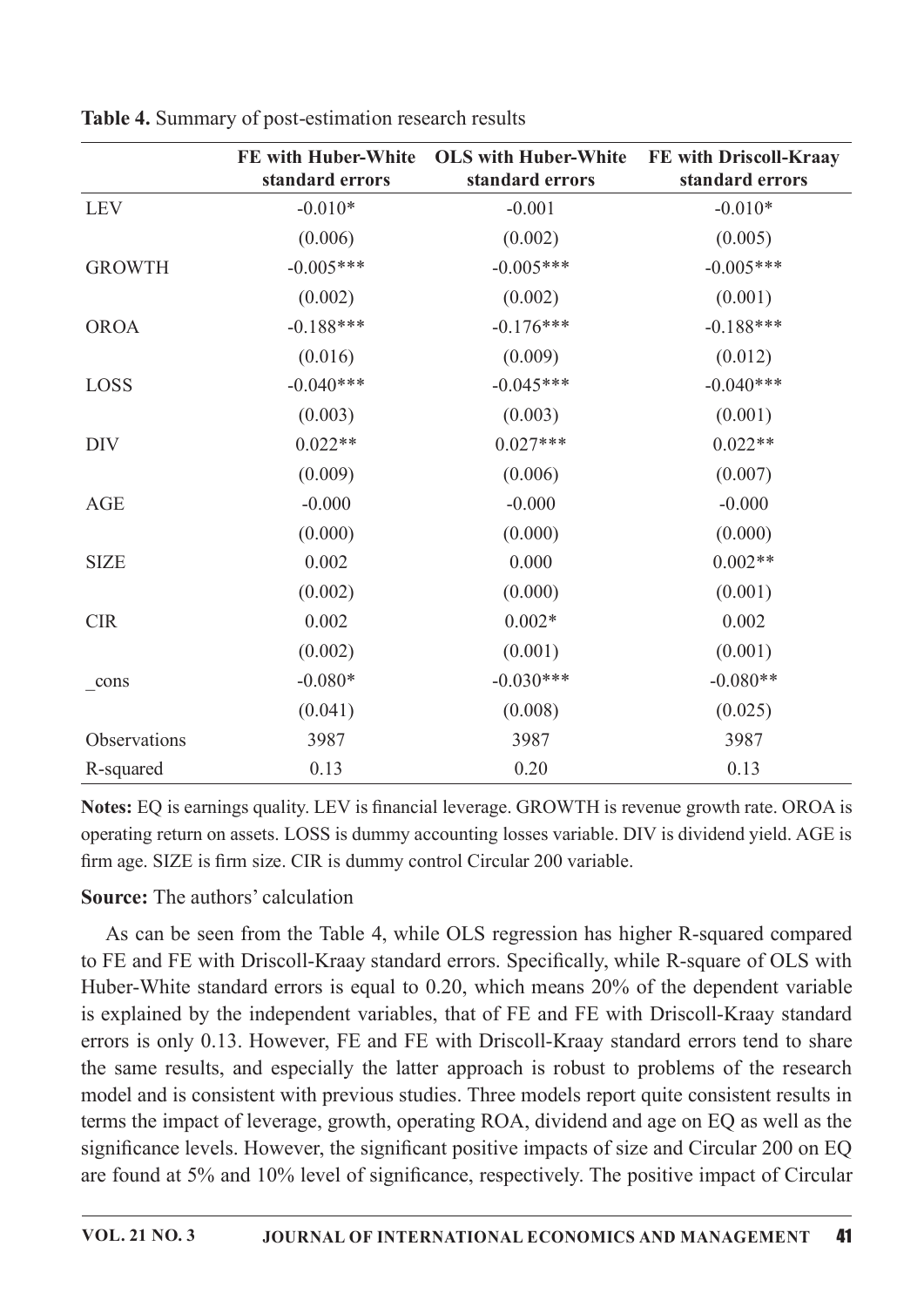200 on EQ implies that despite the updated guidance provided by the Circular 200, there have been certain existing gaps that firms can manipulate their earnings in some ways. There is a need for higher financial reporting standard such as International Financial Reporting Standards (IFRS) to create a better quality of earnings to ensure both accountability and decision usefulness for listed companies in Vietnam.

#### 5. Conclusion

Our study reviews the measurements of EQ and investigates its determinants that are mainly derived from firm characteristics. The panel data with 3,987 firm-year observations were collected from 443 listed firms on the Hanoi Stock Exchange (HNX) and Ho Chi Minh Stock Exchange (HSX) during 2011 to 2019. Our research findings indicate that dividend yield and firm size are positively related to EQ while financial leverage, growth, profitability and accounting losses have negative impacts on EQ. Also, firm age and Circular 200 are found to have positive partial impact on EQ on listed firms in Vietnam.

Our results imply that while maintaining an attractive dividend yields alongside with a balanced capital structure, a stable revenue growth and operating ROA, firms should mitigate EM. Despite its possible short-term benefits, EM would not be an effective solution in the long run. If such manipulation of earnings is detected and published, it will affect not only the investors' belief but also the going concern assumptions of enterprises in the future. For big firms, utilizing their economies of scale and having strong internal control system are better solutions to achieve higher profits as well as higher degrees of transparency and higher accounting information quality.

Our study has some shortcomings.We focused mainly on accrual quality aspect of EQ, which was regressed on seven independent variables and one control variable. Although having compared with research results of previous studies and obtained a certain degree of similarities, our study has not considered EQ in a multi-dimensional approach due to the lack of data. Thus, this is the gap for future study. Also, we only focus on firm characteristics. The further study can be conducted in the way that other macro factors at the industry level and the country level might be included in the empirical model. Lastly, endogeneity problem has not been fully controlled. The research can be extended by apply GMM model to control for endogeneity.

#### References

- Ball, R. and Foster, G. (1982), "Corporate financial reporting: a methodological review of empirical research", Journal of Accounting Research, Vol. 20, pp. 161 - 234.
- Ball, R. and Shivakumar, L. (2006), "The role of accruals in asymmetrically timely gain and loss recognition", Journal of Accounting Research, Vol. 44 No. 2, pp. 207 - 242.
- Ball, R., Kothari, S. and Robin, A. (2000), "The effect of international institutional factors on properties of accounting earnings", Journal of Accounting and Economics, Vol. 29 No. 1, pp. 1 - 51.
- Barth, M., Beaver, W. and Landsman, W. (2001), "The relevance of the value relevance literature for financial accounting standard setting: another view", Journal of Accounting and Economics, Vol.31No.1-3,pp.77-104.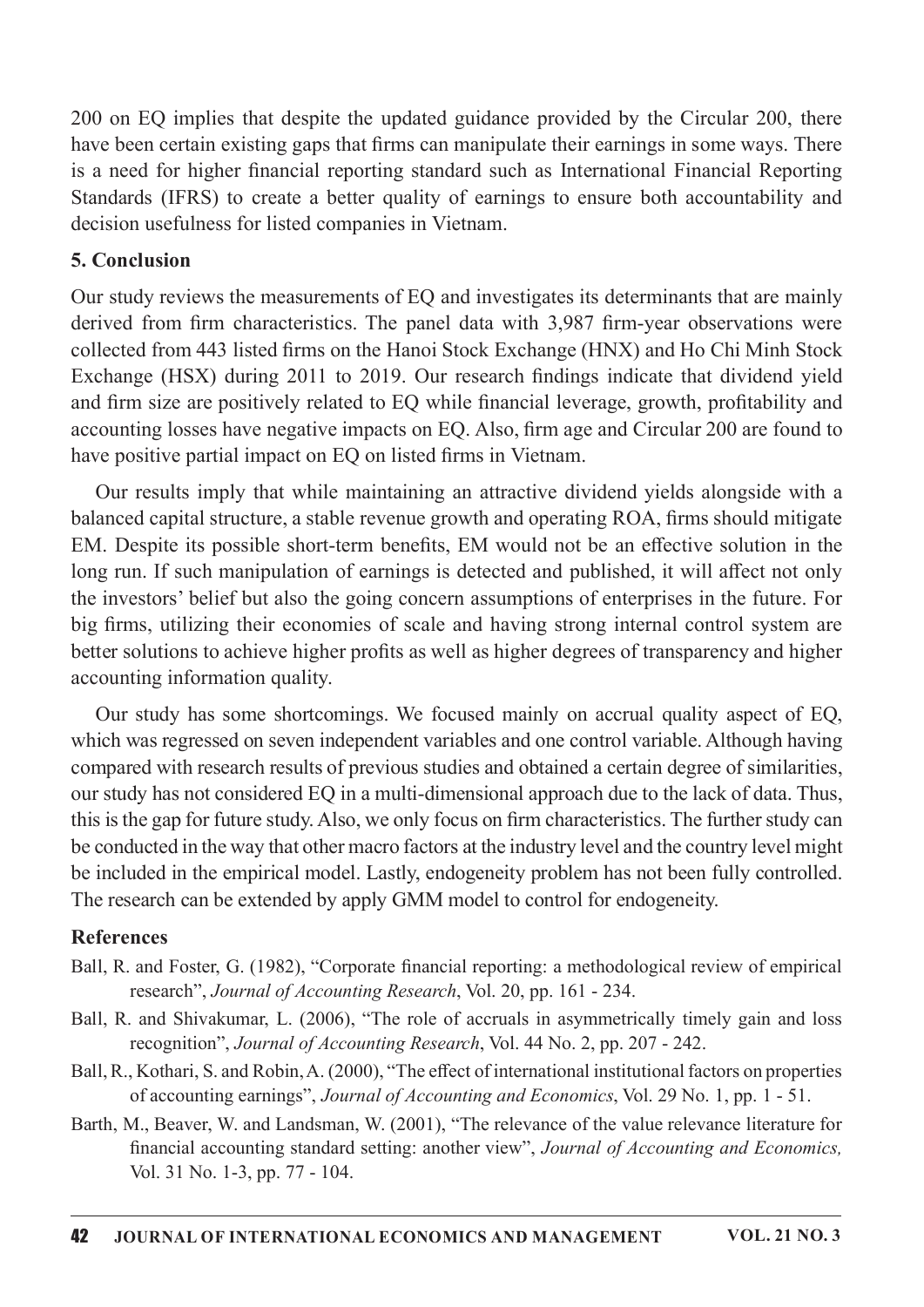- Barton, J. and Waymire, G. (2004), "Investor protection under unregulated financial reporting", Journal of Accounting and Economics, Vol. 38, pp. 65 - 116.
- Barua, A. (2006), "Using the FASB's qualitative characteristics in earnings quality measures". Working paper, Louisiana State University.
- Basu, S. (1997), "The conservatism principle and the asymmetric timeliness of earnings", Journal of Accounting and Economics, Vol. 24 No. 1, pp. 3 - 37.
- Booth, L., Aivazian, V., Demirguc-Kunt, A. and Maksimovic, V. (2001), "Capital structure in developing countries", The Journal of Finance, Vol. 56, pp. 87 - 130.
- Bui, V.D. and Ngo, H.D. (2017), "Dac diem hoi dong quan tri va hanh vi quan tri loi nhuan cua cac cong ty niem yet tren thi truong chung khoan Viet Nam", Tap chi Khoa hoc Dai hoc Mo TP.HCM, Tap 54, So 3, tr. 71 - 84.
- Bray, A., Graham, J. and Harvey, C. (2005), "Payout policy in the 21st century", Journal of Financial *Economics*, Vol. 77 No. 3, pp. 483 - 527.
- Chen, F., Hope, O.K., Li, Q. and Wang, X. (2010), "Financial reporting quality and investment efficiency of private firms in emerging markets", Accounting Review, Forthcoming, Available at https://ssrn.com/abstract=1722804 (Accessed 28 September, 2020).
- Cheng, C., Ferris, K., Hsieh, S. and Su, Y. (2005), "The value relevance of earnings and book value under pooling and purchase accounting", Advances in Accounting, Vol. 21, pp. 25 - 59.
- Cohen, D. (2003), "Quality of financial reporting choice: determinants and economic consequences", Working paper, Kellogg School of Management, Northwestern University.
- Cohen, D.A. (2008), "Does information risk really matter? An analysis of the determinants and economic consequences of financial reporting quality", Asia-Pacific Journal of Accounting and Economics, Vol. 15 No. 2, pp. 69 - 90.
- Collins, D., Maydew, E. and Weiss, I. (1997), "Changes in the value-relevance of earnings and book values over the past forty years", Journal of Accounting and Economics, Vol. 24 No. 1, pp. 39 - 67.
- Dang, N.H. (2015), "Nghien cuu xu huong quan tri loi nhuan do thay doi thue suat thu nhap doanh nghiep cua cac cong ty niem yet tren thi truong chung khoan Viet Nam", Tap chi Kinh te va Phat trien, So 21, tr. 46 - 54.
- Dao, N.G. (2017), "Tong quan nghien cuu ve thao tung loi nhuan cong bo boi cac ngan hang thuong mai". Tap chi Khoa hoc truong Dai hoc Can Tho, Tap 48, So 1, tr. 120 - 134.
- DeAngelo, H., DeAngelo, L. and Skinner, D. (1994), "Accounting choice in troubled companies", Journal of Accounting and Economics, Vol. 17 No.1-2, pp. 113 - 143.
- DeAngelo, L. (1986), "Accounting numbers as market valuation substitutes: a study of management buyouts of public stockholders", *Accounting Review*, Vol. 61 No. 3, pp. 400 - 420.
- Dechow, P. and Dichev, I. (2002), "The quality of accruals and earnings: the role of accrual estimation errors", The Accounting Review, Vol. 77, pp. 35 - 59.
- Dechow, P., Ge, W. and Schrand, C. (2010), "Understanding earnings quality: a review of the proxies, their determinants and their consequences", Journal of Accounting and Economics, Vol. 50, pp. 344 - 401.
- Dechow, P., Sloan, R. and Sweeney, A. (1995), "Detecting earnings management", The Accounting Review, Vol. 70 No. 2, pp. 193 - 225.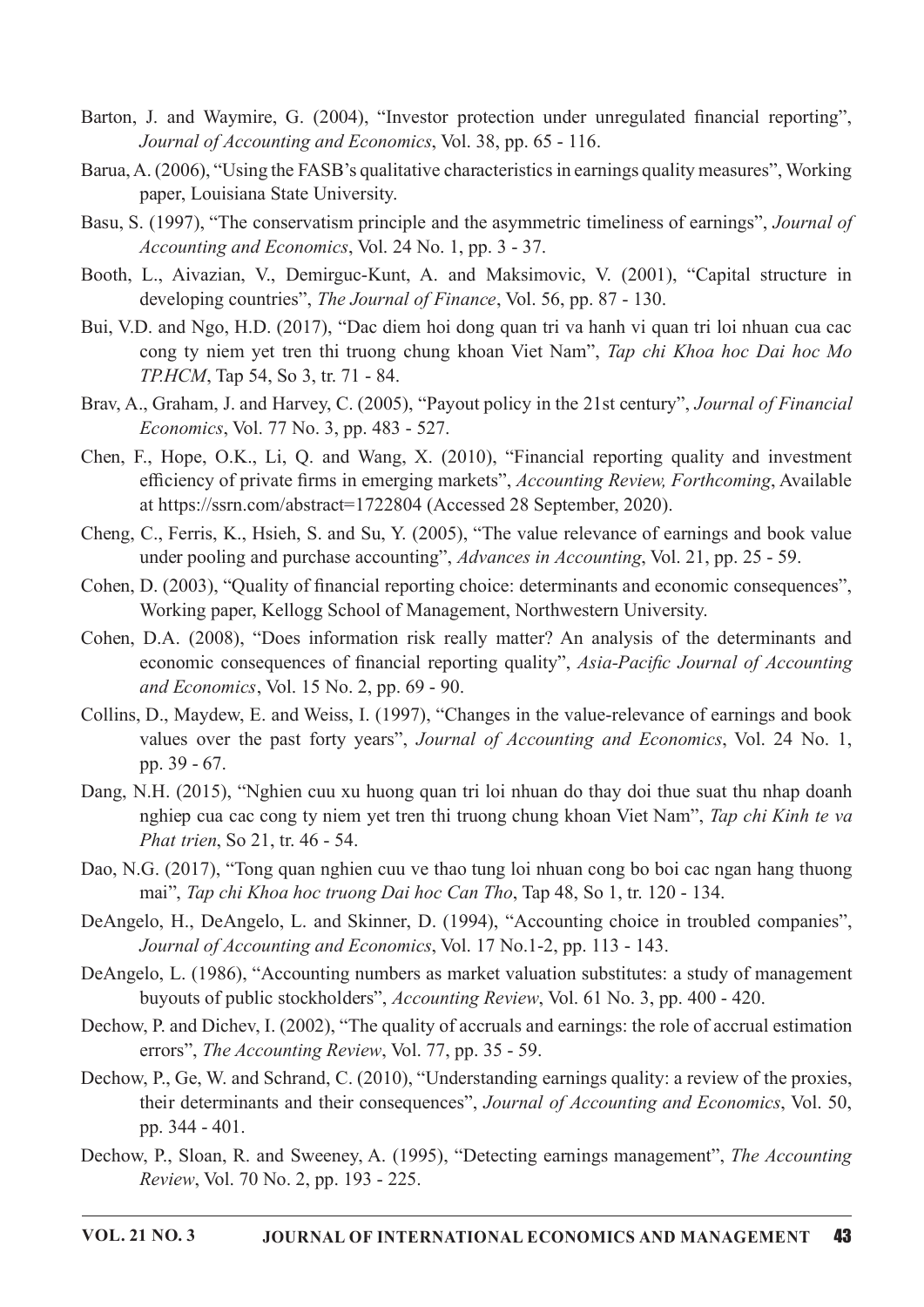- Dechow, P., Sloan, R. and Sweeney, A. (1996), "Causes and consequences of earnings manipulation: an analysis of firms subject to enforcement actions by the SEC", Contemporary Accounting Research, Vol. 13 No. 1, pp. 1 - 36.
- DeFond, M. and Jiambalvo, J. (1994), "Debt covenant violation and manipulation of accruals", Journal of Accounting and Economics, Vol. 17 No. 1-2, pp. 145 - 176.
- Deng, L., Li, S. and Liao, M. (2017), "Dividends and earnings quality: evidence from China", International Review of Economics and Finance, Vol. 48, pp. 255 - 268.
- Doyle, J., Ge, W. and McVay, S. (2007), "Accruals quality and internal control over financial reporting". The Accounting Review, Vol. 82 No. 5, pp. 1141 - 1170.
- Driscoll, J. and Kraav, A. (1998). "Consistent covariance matrix estimation with spatially dependent data", Review of Economics and Statistics, Vol. 80, pp. 549 - 560.
- Dumontier, P. and Labelle, R. (1998), "Accounting earnings and firm valuation: the French case". European Accounting Review, Vol. 7 No. 2, pp. 163 - 183.
- Duong, N.T.T. (2013), "Tac dong cua cau truc no den chat luong loi nhuan cua doanh nghiep", Tap chi Cong nghe Ngan hang, Tap 85, So 4, tr. 51 - 59.
- Ericson, R. and Pakes, A. (1995), "Markov-perfect industry dynamics: a framework for empirical work", The Review of Economic Studies, Vol. 62 No. 1, pp. 53 - 82.
- Frank, M.Z. and Goyal, V.K. (2009), "Capital structure decisions: which factors are reliably important?", Financial Management, Vol. 38 No. 1, pp. 1 - 37.
- Francis, J., Hanna, J. and Vincent, L. (1996), "Causes and effects of discretionary asset write-offs", Journal of Accounting Research, Vol. 34, pp. 117 - 134.
- Francis, J., LaFond, R., Olsson, P. and Schipper, K. (2004), "Costs of equity and earnings attributes", The Accounting Review, Vol. 79 No. 4, pp. 967 - 1010.
- Francis, J., Lafond, R., Olsson, P. and Schipper, K. (2005), "The market pricing of accrual quality", Journal of Accounting and Economics, Vol. 39 No. 2, pp. 295 - 327.
- Friedlan, J. (1994), "Accounting choices of issuers of initial public offerings", Contemporary Accounting Research, Vol. 11 No. 1, pp. 1 - 31.
- Ghosh, A., Gu, Z. and Jain, P. (2005). "Sustained earnings and revenue growth, earnings quality, and earnings response coefficients", Review of Accounting Studies, Vol. 10 No. 1, pp. 33 - 57.
- Gopalan, R. and Jayaraman, S. (2012), "Private control benefits and earnings management: evidence from insider-controlled firms", Journal of Accounting Research, Vol. 50 No. 1, pp. 117 - 157.
- Gul, F., Fung, S. and Jaggi, B. (2009), "Earnings quality: some evidence on the role of auditor tenure and auditors' industry expertise", Journal of Accounting and Economics, Vol. 47, pp. 265 - 287.
- Hamidzadeh, S. and Zeinali, M. (2015), "The asset structure and liquidity effect on financial reporting quality at listed companies in Tehran Stock Exchange", Arabian Journal of Business Management and Review, Vol. 4 No. 7, pp. 121 - 127.
- Hassan, S. and Bello, A. (2013), "Firm characteristics and financial reporting quality of listed manufacturing firms in Nigeria", International Journal of Accounting, Banking and Management, Vol. 1 No. 6, pp. 47 - 63.
- He, W., Ng, L., Zaiats, N. and Zhang, B. (2017), "Dividend policy and earnings management across countries", Journal of Corporate Finance, Vol. 42, pp. 267 - 286.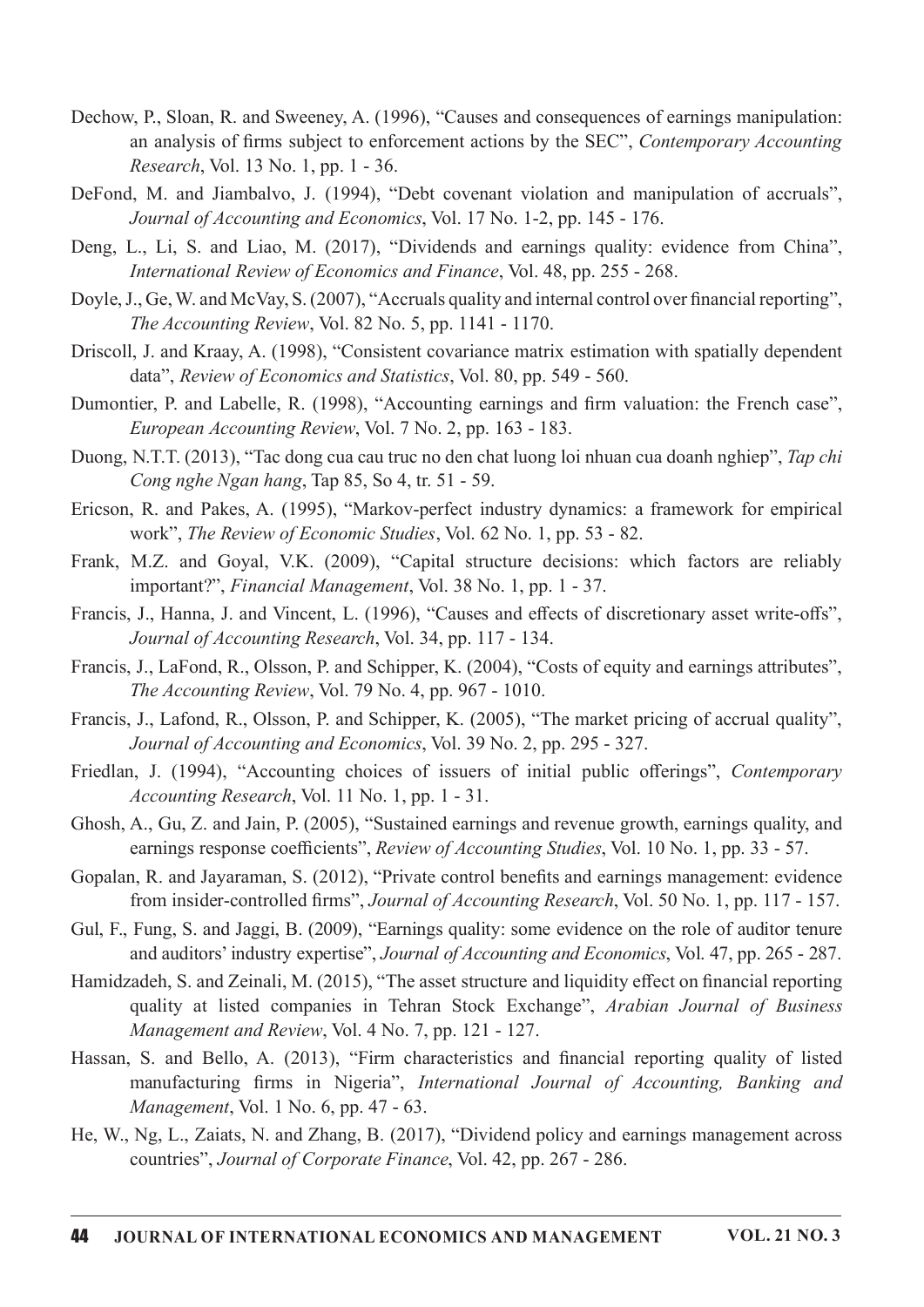- Hoang, K. (2016), "Cac nhan to tac dong toi chat luong chi tieu loi nhuan trong bao cao tai chinh doanh nghiep niem yet tai Viet Nam", Tap chi Kinh te va Phat trien, Tap 22, So 230, tr. 71 - 80.
- Hoang, T.V.H. and Dang, N.H. (2018), "Yeu to anh huong den quan tri loi nhuan: nghien cuu truong hop cac doanh nghiep niem yet tai Viet Nam", Tap chi Khoa hoc và Cong nghe Dai hoc Cong nghiep Ha Noi, Tap 46, So 6, tr.  $60 - 67$ .
- Jones, J. (1991), "Earnings management during import relief investigations", Journal of Accounting Research, Vol. 29 No. 2, pp. 193 - 228.
- Kamau, R. and Waweru, N. (2013), "Corporate governance and level of internet reporting in Kenya", Available at https://papers.ssrn.com/sol3/papers.cfm?abstract\_id=2310098 (Accessed 20 November, 2020).
- Karami, A. and Akhgar, M. (2014), "Effect of company's size and leverage features on the quality of financial reporting of companies listed in Tehran Stock Exchange", Interdisciplinary Journal of Contemporary Research in Business, Vol. 6 No. 5, pp. 71 - 81.
- Kothari, S., Leone, A. and Wasley, C. (2005), "Performance matched discretionary accrual measures", Journal of accounting and Economics, Vol. 39 No. 1, pp. 163 - 197.
- Lang, M. and Lundholm, R. (1993), "Cross-sectional determinants of analyst ratings of corporate disclosures", Journal of Accounting Research, Vol. 31 No. 2, pp. 246 - 271.
- Lee, C., Li, L. and Yue, H. (2006), "Performance, growth and earnings management", Review of  $Accounting Studies$ , Vol. 11 No. 2-3, pp. 305 - 334.
- Leuz, C., Nanda, D. and Wysocki, P. (2003), "Earnings management and investor protection: an international comparison", Journal of Financial Economics, Vol. 69 No. 3, pp. 505 - 527.
- Lev, B. (1989), "On the usefulness of earnings and earnings research: lessons and directions from two decades of empirical research", Journal of Accounting Research, Vol. 27, pp. 153 - 192.
- Li, Q. and Wang, T. (2010), "Financial reporting quality and corporate investment efficiency: Chinese experience", Nankai Business Review International, Vol. 1 No. 2, pp. 197 - 213.
- Lin, Y. and Wu, L. (2014), "Exploring the role of dynamic capabilities in firm performance under the resource-based view framework", Journal of Business Research, Vol. 67 No. 3, pp. 407 - 413.
- Lintner, J. (1956), "Distribution of incomes of corporations among dividends, retained earnings, and taxes", The American Economic Review, Vol. 2, pp. 97 - 113.
- Lipe, R. (1990), "The relation between stock returns and accounting earnings given alternative information", Accounting Review, Vol. 65 No. 1, pp. 49 - 71.
- Liu, M., Shi, Y., Wilson, C. and Wu, Z. (2017), "Does family involvement explain why corporate social responsibility affects earnings management?", Journal of Business Research, Vol. 75, pp. 8 - 16.
- McNichols, M. (2002), "Discussion of the quality of accruals and earnings: the role of accruals estimation errors", The Accounting Review, Vol. 77 No. 1, pp. 61 - 69.
- Ministry of Finance. (2014). Circular 200/2014/TT-BTC dated December 22, 2014 on guidelines for accounting policies for enterprises.
- Mohammady, A. (2010), "Earnings quality constructs and measures", Available at https://papers.ssrn. com/sol3/papers.cfm?abstract\_id=1678461 (Accessed 12 January, 2021).
- Mora, A. and Walker, M. (2015), "The implications of research on accounting conservatism for accounting standard setting", Accounting and Business Research, Vol. 45 No. 5, pp. 620 - 650.